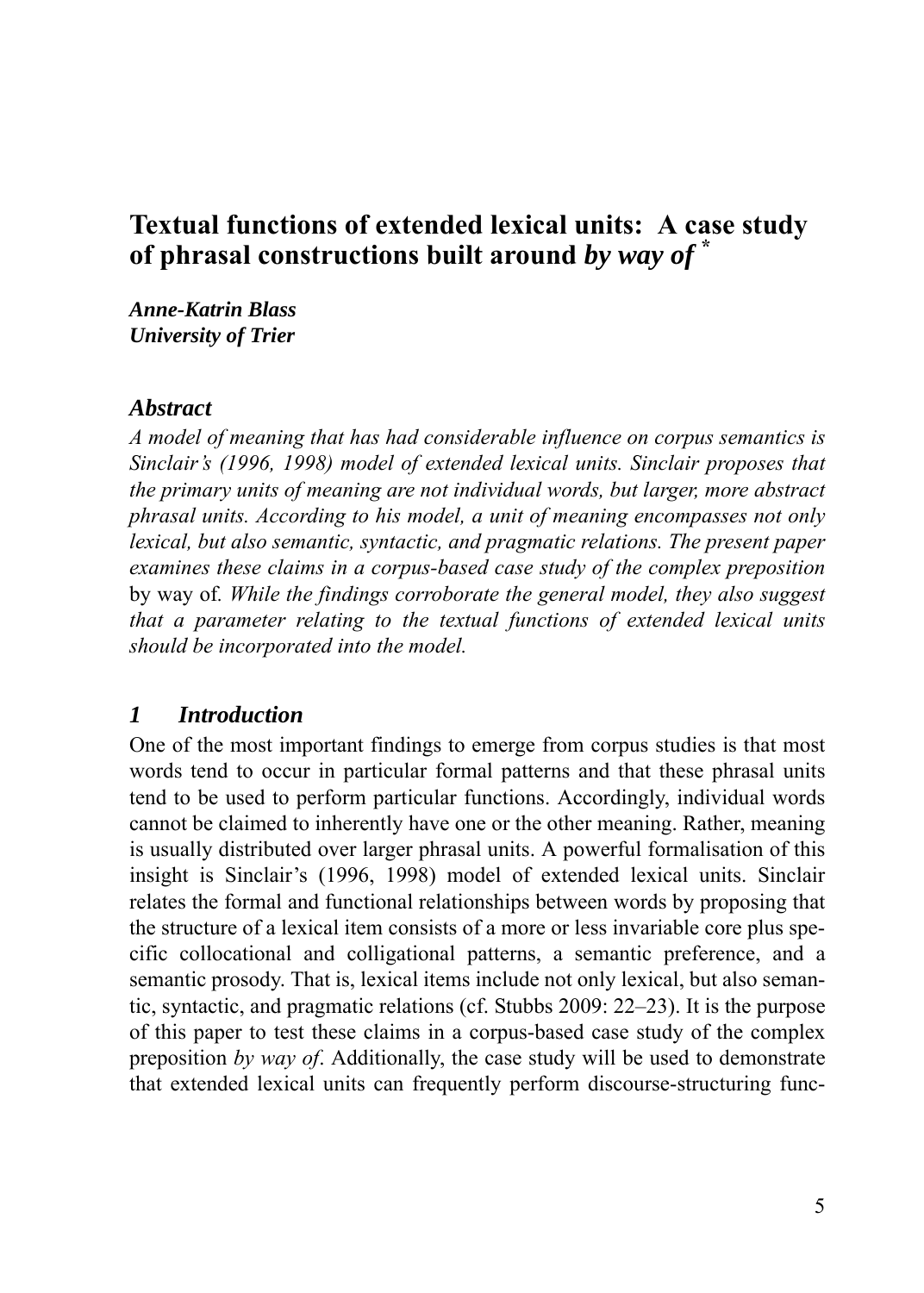tions. It will therefore be argued that a parameter relating to such functions should be systematically integrated into Sinclair's model.

 The reason why *by way of* lends itself well to this kind of analysis is the fact that the construction can be used to express various meanings, some of which appear to be semantically quite distinct from each other. As a case in point, consider examples (1) to (5):

- (1) My father travelled to Nairobi *by way of* Mega, Moyale, Marsabit, Laisamis and Nyeri, all places with which I was to be familiar some fifty-five years later. (BNC: H0A 434)
- (2) Science progresses *by way of* competition between research programmes. (BNC: FBE 1710)
- (3) To facilitate democratic tourism it is essential for governments and regional authorities to collaborate with local people in ensuring that the services and infrastructure, *by way of* roads, electrification, water supply and especially promotional assistance are provided. (BNC: ALF 359)
- (4) *By way of* illustration, the two cluster groupings, and their percentage of the adult populations are set out in Table 7.1 (BNC: F9D 487)
- (5) I'm *by way of* being a bit of an expert on the moor, you know. (BNC: FU2 1497)

These examples should serve to illustrate that any attempt to arrive at a single, determinate meaning of *by way* of is futile. An analysis of large amounts of language data further reveals that *by way of* (itself composed of three orthographic words, but effectively representing an invariable, indivisible unit) does not carry any of the meanings illustrated in (1) to (5) in isolation. In my study, I will investigate whether *by way of* can be claimed to be the core item of a number of separate phrasal units of meaning. If this were the case, it should be possible to show that the different senses of the construction are associated with different formal and functional patterns. Consequently, the study comprises two parts: first, I will describe how I classified the different senses of *by way of* on the basis of semantic criteria and allocated all instances of *by way of* in the British National Corpus (BNC) to one of the sense groups; second, I will demonstrate how these data can be used to investigate whether the sense groups are associated with distinct formal and functional patterns.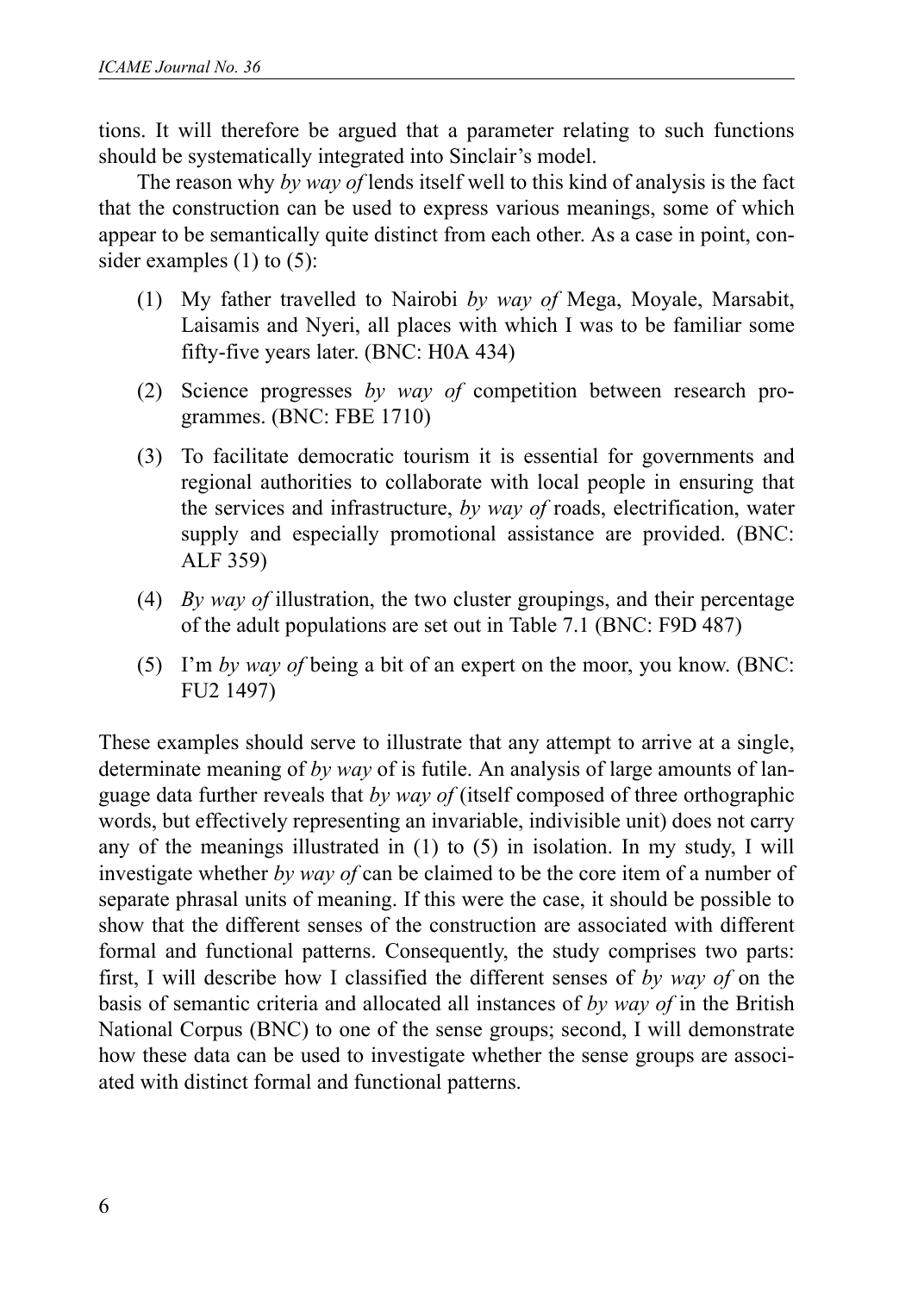# *2 Semantic prosodies*

The pragmatic parameter in Sinclair's (1996, 1998) model is the semantic prosody of the extended lexical unit. This refers to the communicative function of the whole unit, i.e. the speaker/writer's motivation for actually choosing that particular phrasal construction. In his own analyses of semantic prosodies, Sinclair primarily draws attention to communicative purposes related to the expression of attitudinal meanings. For instance, in his well-known analysis of the phrasal unit built around *naked eye*, Sinclair (1996: 83–89) demonstrates that the core item tends to co-occur with words belonging to a semantic field of 'visibility' as well as with formulations which indicate an evaluation of the situation under description as difficult. Consider the illustrative example given in (6):

 (6) Because they are so faint, not a single one is visible to the naked eye. (BNC: ANX 2515)

In Sinclair's terminology, the lexical unit thus has a semantic preference of 'visibility' and a semantic prosody of 'difficulty'. Although it should be clear from this example that semantic preferences and semantic prosodies are not entirely distinct phenomena (cf. Stubbs 2002: 66), semantic prosodies can still be regarded as the overall communicative function of the unit of meaning. As the analysis of the phraseological unit around *naked eye* illustrates, extended phrasal units may therefore be regarded as conventional means of expressing evaluative meanings or emotional states in situations that are familiar to members of a speech community (Francis 1993: 155; Stubbs 2009: 28).

Nevertheless, the expression of attitudes towards situations in the world is clearly not the only communicative purpose for which a lexical unit might be chosen. As Stubbs (forthcoming) points out, extended lexical units also fulfil text management functions: they organise texts, for instance by giving information about text structure and by contributing to textual cohesion. In my study, I will show that one of the lexical units built around *by way of* is defined almost purely by such text-internal roles. Moreover, I will demonstrate that similar text management functions are performed by some of the other lexical units of which *by way of* is the core item.

# *3 Data and method*

The data for my study were retrieved from the British National Corpus (BNC) using the BNCweb interface (cf. Burnard 2007 and Hoffmann *et al*. 2008 for a description of the BNC and BNCweb respectively). The BNC is a large reference corpus that comprises approximately 100 million words of contemporary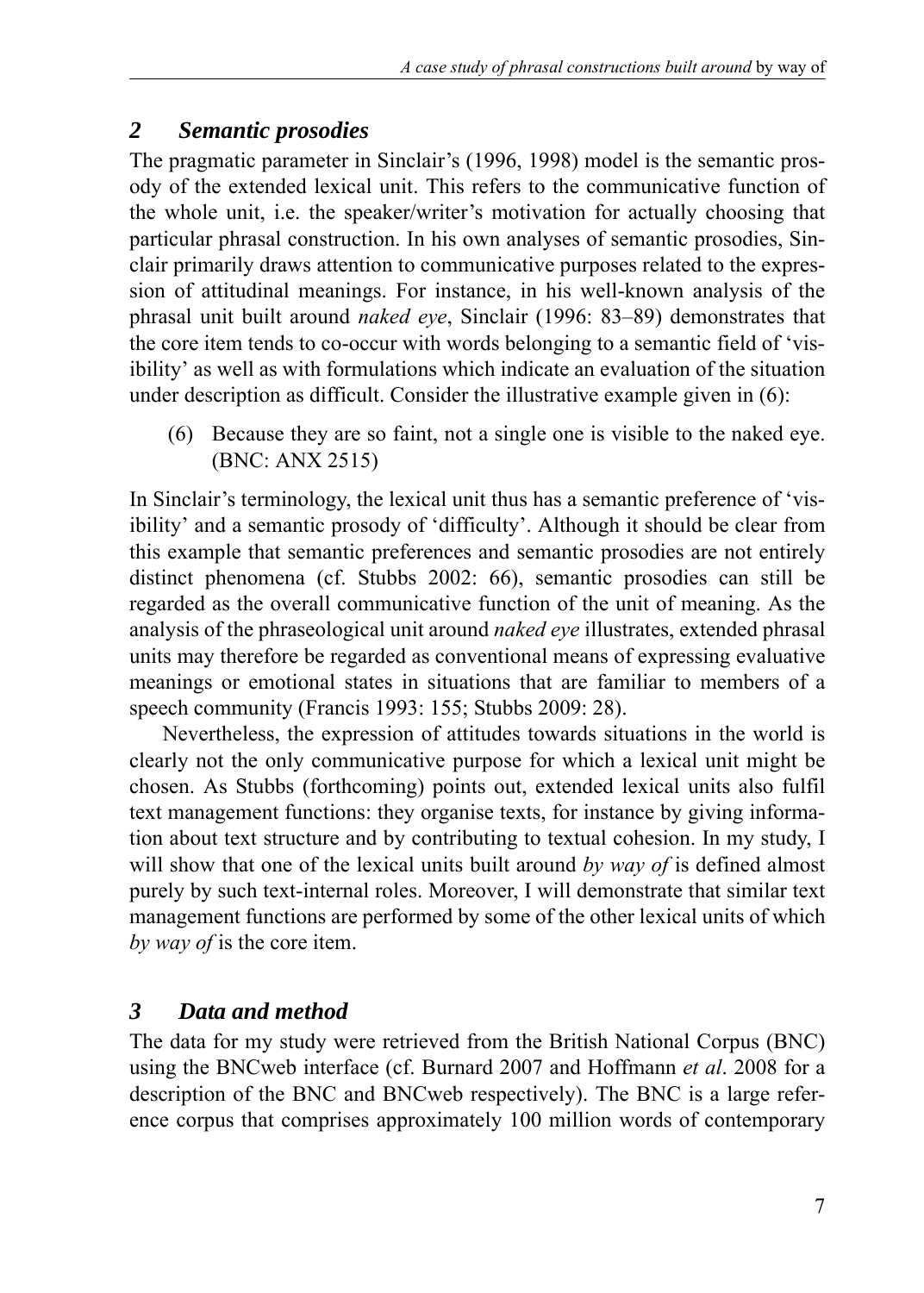British English. The corpus is well-suited as a source for the following analysis, primarily for the reason that it covers a wide range of different genres and registers of written (90 per cent) and spoken (10 per cent) English.

The BNC contains a total of 1,417 instances of *by way of*. Taking the meanings that are assigned to this complex preposition in the OED, Hoffmann's (2005: 67–71) diachronic analysis, and a number of contemporary dictionaries as a starting point, I established a set of sense categories into which all instances found in the corpus could be classified (this was done manually). As expected, this was not a straightforward process, as the close analysis of some instances called for further distinctions within and between the various sense categories. The final set of categories is exemplified by prototypical examples in Table 1.

On the basis of these data, I then investigated the formal and functional patterns associated with each sense group (cf. Section 4). Whereas the collocational patterns could be retrieved automatically, the analysis of colligational patterns, semantic preferences, and communicative functions naturally relied on the analysis and interpretation of concordance lines (cf. Stubbs 2009: 21).<sup>1</sup>

### *A note on the non-exhaustive nature of the categories and their fuzzy boundaries:*

It is crucial to note that the different categories identified in Table 1 are not claimed to represent the definitive inventory of all senses of *by way of*. Neither are they claimed to represent mutually exclusive classes with clear-cut boundaries. On the contrary, the use and hence the meaning of *by way of* is more variable than could be captured by a fixed number of categories. Still, the division of what is essentially a continuum of uses into a set of categories is valuable insofar as the examples used to exemplify each sense do make it unmistakably clear that *by way of* can be used in very different ways. That is, although the boundaries between the categories are fuzzy, prototypical examples of different senses are identifiable; and they are identifiable for the reason that they represent recurrent uses of *by way of*. Generally speaking, the aim of Sinclair's (1996, 1998) model of extended lexical units is to use quantitative data to extract the prototypical realisation of a unit of meaning (its 'canonical form'), while at the same time drawing attention to the many potential variations in the actual formal realisation of the unit.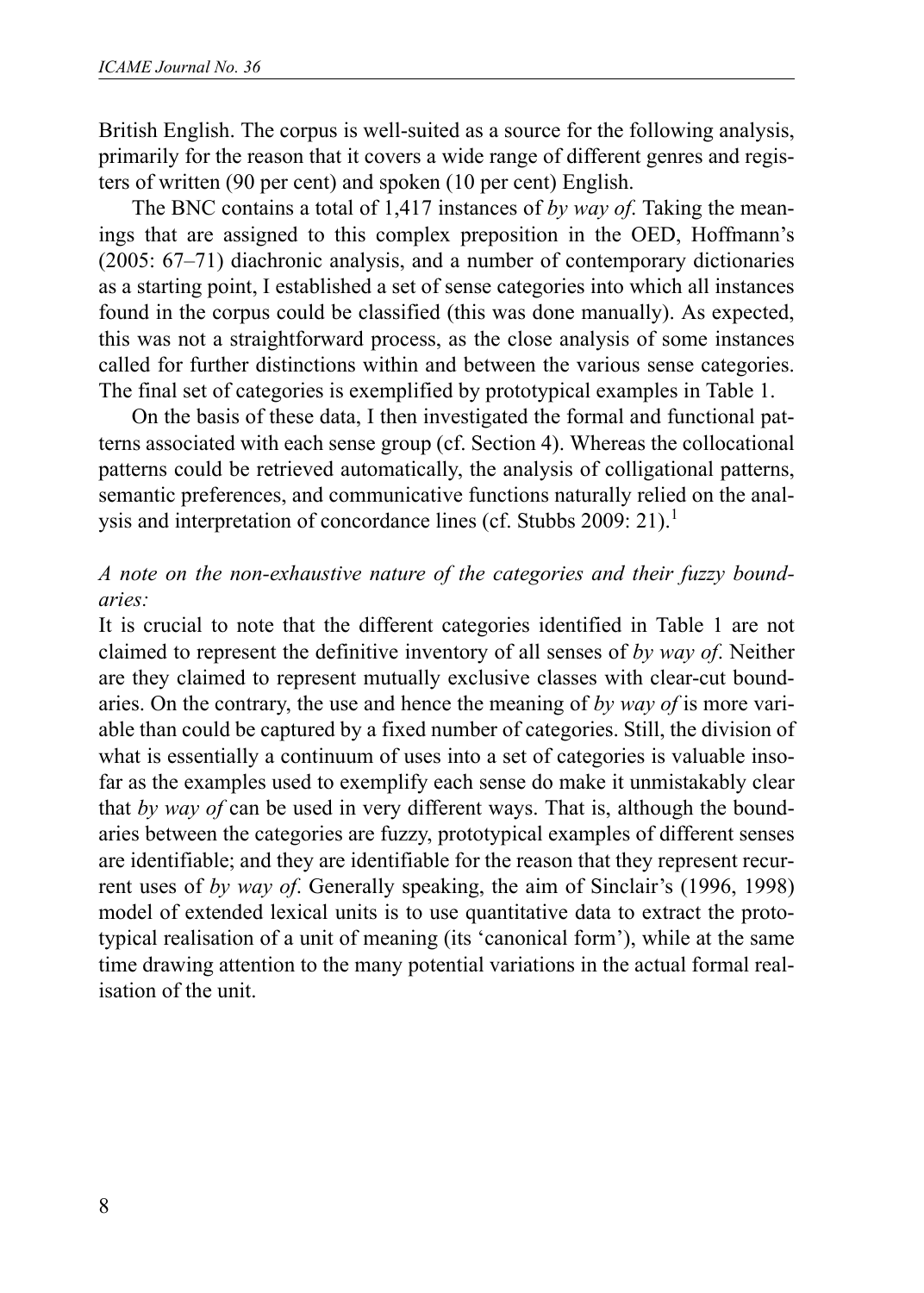|                         | Category                                                                                   | N                                   | <b>Example</b>                                                                                                                                                                                                                                 | <b>Comments</b>                                                                                                                                                           |
|-------------------------|--------------------------------------------------------------------------------------------|-------------------------------------|------------------------------------------------------------------------------------------------------------------------------------------------------------------------------------------------------------------------------------------------|---------------------------------------------------------------------------------------------------------------------------------------------------------------------------|
| $\mathbf{1}$            | 'via (literal), by<br>passing through'                                                     | 163 (11.5%)<br>of all<br>instances) | Many entered Rome by way of<br>Bologna. (BNC: HPW 1403)                                                                                                                                                                                        | Most concrete, spatial sense:<br>semantically compositional use<br>with a literal sense of way as a<br>'path, road, route, journey' <sup>2</sup>                          |
| $\mathbf{2}$            | 'by means of, by<br>the method of,<br>through, by'                                         | 600<br>$(42.3\%)$                   | Where assets are to be acquired,<br>Newco has the opportunity to<br>finance these by way of rental pay-<br>ments under finance leases rather<br>than by direct acquisition. (BNC:<br>J6S 876)                                                  | Semantically transparent use<br>with a metaphorical sense of way<br>as a 'road/ process that leads to a<br>specified goal', i.e. 'a method of<br>doing something'         |
| 3                       | 'in the form of':                                                                          |                                     |                                                                                                                                                                                                                                                |                                                                                                                                                                           |
| 3.1                     | in the form/shape<br>of'                                                                   | 62 $(4.4\%)$                        | The report warns that the pollution<br>"may cause disastrous environmen-<br>tal consequences by way of death to<br>forests, poisoning by soil and water,<br>microclimatic changes and outbreak<br>of disease and epidemics". (BNC:<br>J2X 519) |                                                                                                                                                                           |
| 3.2                     | 'in the form/sense<br>of, when it comes<br>to, as concerns'                                | 75 (5.3%)                           | IN THE popular Western imagina-<br>tion, India continues to be a country<br>steeped in backwardness and pov-<br>erty with very little to show by way<br>of scientific innovation or techno-<br>logical achievement. (BNC: A8R<br>267)          |                                                                                                                                                                           |
| $\overline{\mathbf{4}}$ | $'as'$ :                                                                                   |                                     |                                                                                                                                                                                                                                                |                                                                                                                                                                           |
| 4.1                     | 'as, as a type/kind<br>of, for the purpose<br>of'                                          | 89<br>$(6.3\%)$                     | Against the woman's express wishes,<br>he lit a piece of paper and went into<br>her bedroom anyway, and reported a<br>'bedstead of wood with heath<br>[heather] upon it by way of a bed;<br>(BNC: G1Y 872)                                     |                                                                                                                                                                           |
| 4.2                     | 'as, with the<br>function/intention<br>of, for the purpose<br>of'                          | 371<br>$(26.5\%)$                   | By way of introduction, this chapter<br>outlines three views about the proper<br>role and status of the media: the<br>Mobilizing Ideal, the Libertarian<br>Ideal, and the Public Service Ideal.<br>(BNC: A62 816)                              | Text management: uses that<br>make explicit the function/inten-<br>tion of something that is being<br>said (or done) by the speaker/was<br>said (or done) by someone else |
| 5                       | 'in the habit of.<br>having a reputa-<br>tion for'<br>(cf. OED: $way$<br>n.1, sense 32-33) | 10<br>$(0.7\%)$                     | His family was by way of being a bit<br>notorious locally. (BNC: CEB 1587)                                                                                                                                                                     | by way of $+$ gerund constituting a<br>predicative phrase in combina-<br>tion with a form of the verb BE                                                                  |

*Table 1*: A possible set of senses of *by way of*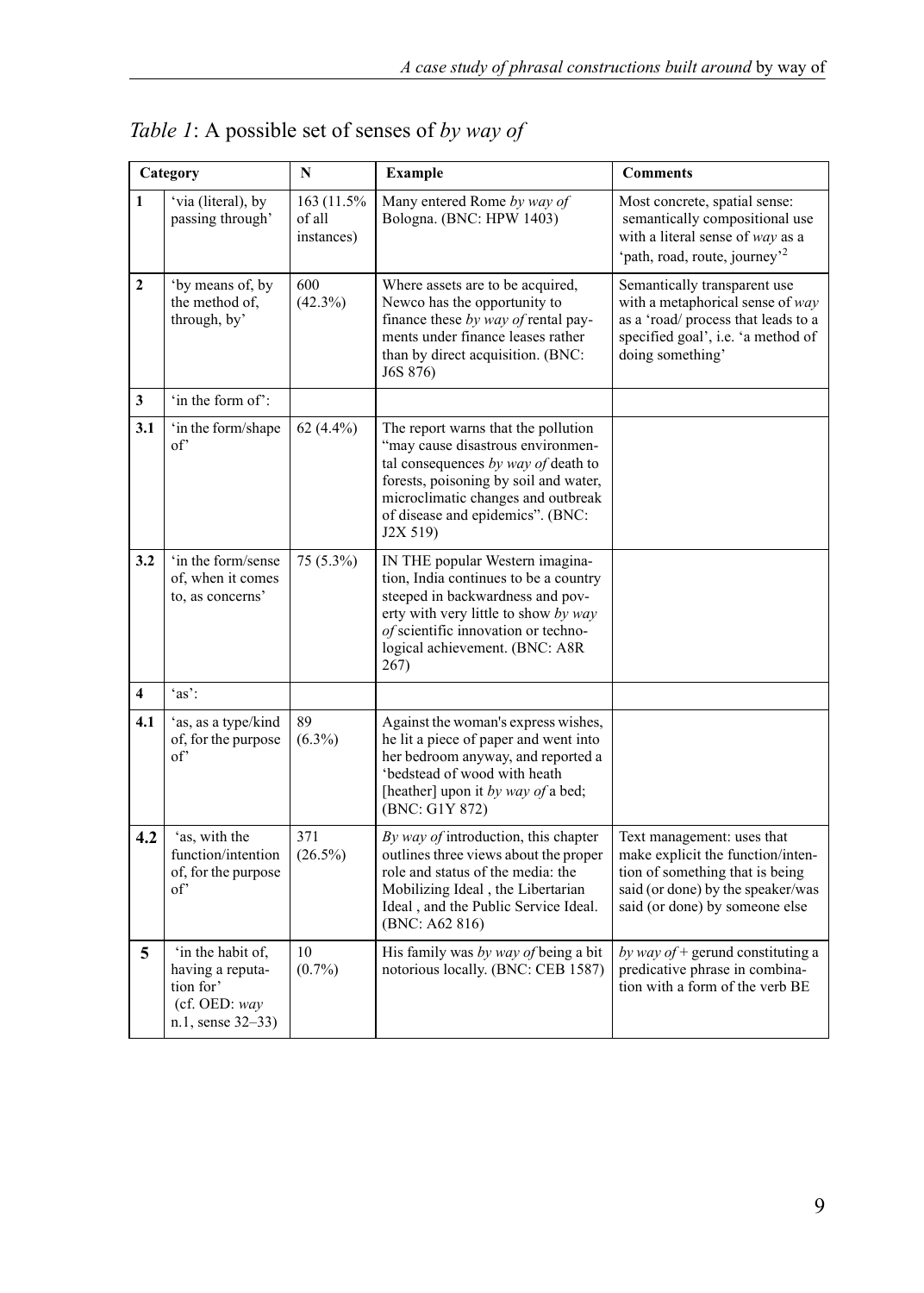# *4 Formal and functional patterns associated with the different senses of* **by way of**

### *4.1 Category 1:* **by way of** *'via' (literal)*

The category *by way of* 'via' (literal) comprises 163 instances (or 11.5 per cent of all occurrences). The collocational profile of *by way of* in this category clearly signals the concrete spatial meaning of the item in this group of uses. The top collocates of *by way of* 'via' within a window of four words to the left and right of the node are given in Table 2 (the results are ordered by log-likelihood value): $3$ 

| No.                     | collocate | collocate frequency | log-likelihood |
|-------------------------|-----------|---------------------|----------------|
| 1                       | reached   | 11                  | 76.037         |
| $\overline{2}$          | arrived   | 7                   | 46.7401        |
| 3                       | route     | 6                   | 42.2054        |
| $\overline{\mathbf{4}}$ | from      | 17                  | 19.1914        |
| 5                       | road      | 5                   | 18.9305        |
| 6                       | back      | 8                   | 18.316         |
| 7                       | ,         | 87                  | 15.9959        |
| 8                       | to        | 51                  | 14.3976        |
| 9                       | the       | 96                  | 11.8382        |
| 10                      |           | 12                  | 9.136          |

*Table 2*: The ten strongest collocates of *by way of* 'via' (literal) in the BNC (span: 4:4)

The spatial meaning is signalled by the top collocates *reached*, *arrived*, *route*, the directional prepositions *from* and *to*, and the adverb particle *back*. This collocational pattern becomes even more apparent as soon as one abstracts away from individual lexical realisations and considers semantic sets of words: *by way of* 'via' has a strong tendency to co-occur with place names (e.g. *Constantinople*, *Israel*, *canton Schwyz*) or other words and phrases that fall into a semantic field of 'travelling/transport' or 'topography/places' (e.g. *a trench passageway*, *a long drive*, *a dilapidated wooden bridge over a stream*, *the backstairs*, *the backyard*). In Sinclair's (1996) terminology, this is the semantic preference of the phraseological unit. As concerns verb collocates, *by way of* 'via' tends to be co-selected with verbs of motion; attested examples are different forms of the verbs APPROACH, ARRIVE, ASCEND, CLIMB, COME, CROSS,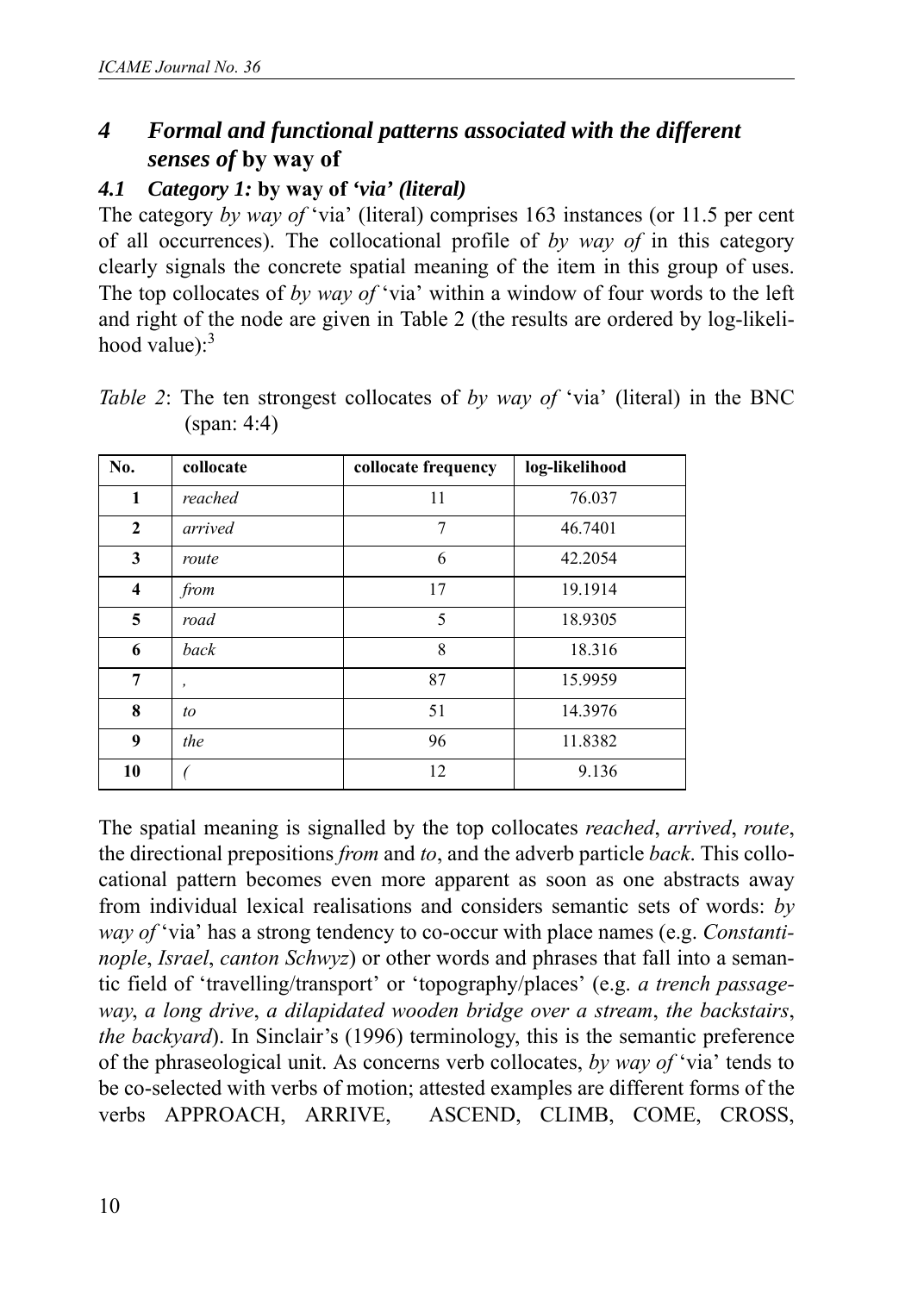DESCEND, ENTER, GO, LEAVE, MOVE, PASS, PROGRESS, REACH, RETURN, SAIL, SET OFF, TRAVEL, RIDE, WALK. Accordingly, the typical uses of *by way of* 'via' can be presented in the form of an abstract frame, as shown in Figure 1 together with typical realisations. For typical examples of this pattern see Concordance 1. In the BNC, some of the individual lexical realisations are found to co-occur with *by way of* only once, but the more abstract pattern is clearly of relevance. This kind of co-selection exemplifies the blend of colligation and collocation described by G. Francis (1993: 140–141).

| motion verb<br>$(+$ preposition)                             | $+$ | NP with concrete noun $+$ by way of $+$ NP with concrete noun          |  |                                                                        |
|--------------------------------------------------------------|-----|------------------------------------------------------------------------|--|------------------------------------------------------------------------|
| <b>REACH</b><br><b>CROSS</b><br><b>COME</b><br><b>ARRIVE</b> |     | semantic field of<br>'travelling'/'transport'<br>'topography'/'places' |  | semantic field of<br>'travelling'/'transport'<br>'topography'/'places' |
|                                                              |     | especially place names                                                 |  | especially place names                                                 |

*Figure 1: Model of an extended phrasal unit with* by way of *'via' (literal) as the core item*

*Concordance 1*: Ten illustrative examples of *by way of* 'via' (literal)

| $\mathbf{1}$ | and his son Andrew sailed for Persia by way of Constantinople in 1847. In J     |  |
|--------------|---------------------------------------------------------------------------------|--|
| 2            | So I decided to travel to Salamanca - by way of Valladolid and Jordi of cour    |  |
| 3            | the Danube basin and arrived in Crete by way of the Cyclades, where stone py    |  |
|              | 4 that much of it came from Mesopotamia by way of Syria. Sir Arthur Evans long  |  |
|              | 5 ned and walloped back towards Berlin, by way of Magdeburg, with just the one  |  |
|              | 6 ch passengers could reach the stadium by way of Roseburn Street) to accommod  |  |
|              | 7 jects. We eventually left the outback by way of some tiny townships, widely   |  |
|              | 8 k where orchids still grow, led to it by way of a dilapidated wooden bridge   |  |
| 9            | they reached the continent at Antwerp by way of a diversion, later returning    |  |
|              | 10 order, the GC crossed over Locko Lane by way of a small viaduct. A work stai |  |

As concerns pragmatic meanings conveyed by these uses of *by way of*, it should be mentioned that *by way of* 'via' co-occurs with words or phrases expressing an element of 'diversion', 'trouble', or 'nuisance' in quite a number of cases, e.g. in Concordance 1: *walloped back* in line 5, *some tiny townships* in 7, *a dilapidated wooden bridge* in 8, *a diversion* in 9*, a small viaduct* in 10; other examples from the BNC are: *a protracted series of diversions and deviations*; *stark, barren landscapes*; *steep hills*; *that danger path*; *the long way round*. Thus, it could be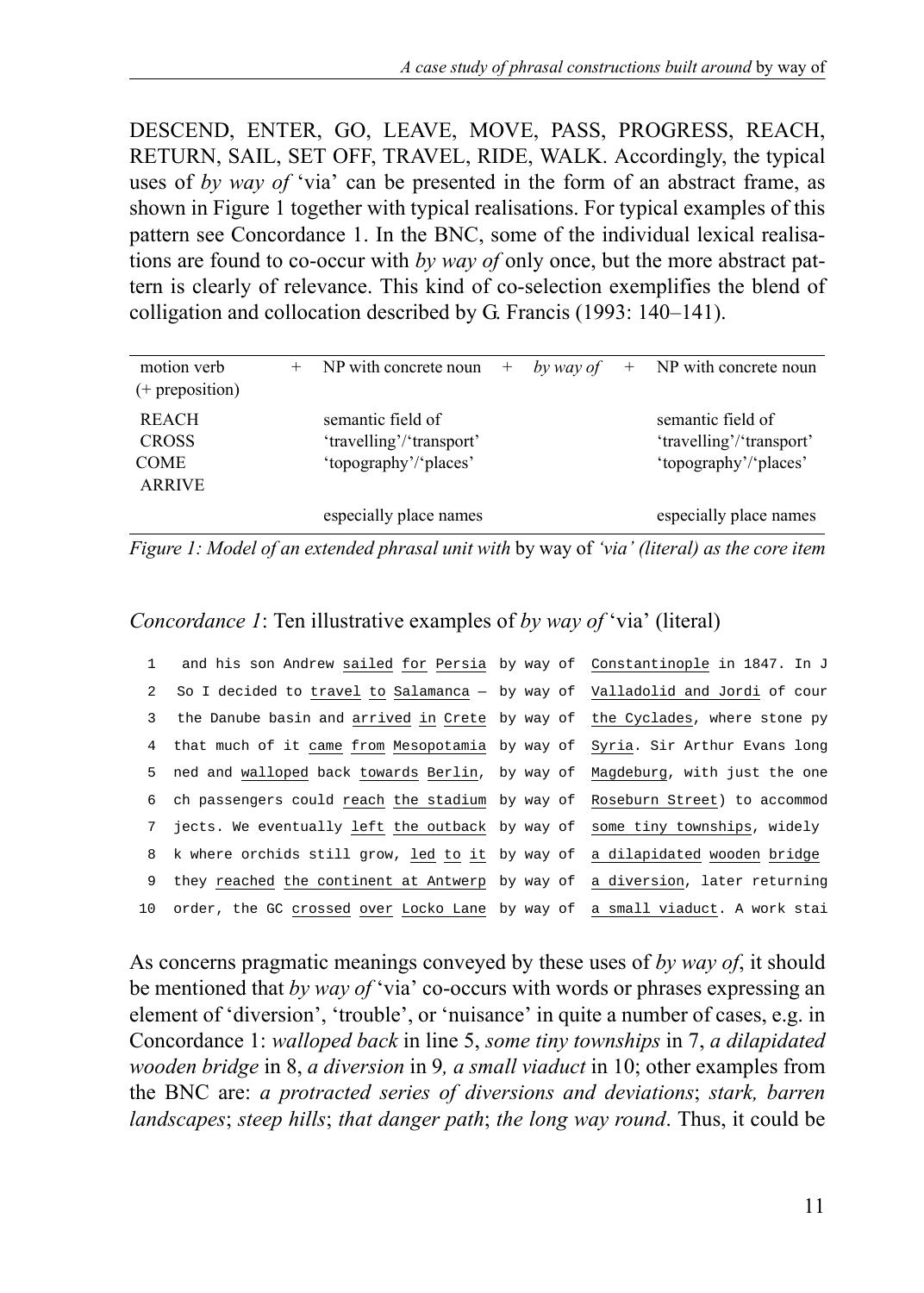argued that these phrases around *by way of* 'via' prototypically perform the attitudinal function of expressing 'trouble'. This could be regarded as the communicative purpose for using the phrasal construction in the first place and therefore as a semantic prosody in the classic attitudinal sense. However, it needs to be pointed out that in other cases, the item simply appears to be used to describe a certain route with no such evaluative meanings attached (e.g. in line 4 of Concordance 1).

# *4.2 Category 2:* **by way of** *'by means of, by the method of, through, by'*

With 42.3 per cent of all instances of *by way of* in the BNC, the 'by means of' category is by far the largest. As is immediately obvious, the collocational profile of *by way of* in this group provides a stark contrast to the profile of *by way of* in its concrete spatial sense. The top collocates of *by way of* 'by means of' are shown in Table 3:

| No.          | collocate      | collocate frequency | log-likelihood |
|--------------|----------------|---------------------|----------------|
| 1            | judicial       | 38                  | 375.8903       |
| $\mathbf{2}$ | review         | 32                  | 271.8321       |
| 3            | or             | 91                  | 175.0204       |
| 4            | sum            | 15                  | 102.9096       |
| 5            | proceedings    | 14                  | 95.1614        |
| 6            | proceed        | 12                  | 94.4302        |
| 7            | loan           | 13                  | 89.0158        |
| 8            | either         | 21                  | 83.2583        |
| 9            | representation | 12                  | 81.4204        |
| 10           | injunction     | 8                   | 71.868         |

*Table 3*: The ten strongest collocates of *by way of* 'by means of, by the method of, through, by' in the BNC (span: 4:4)

As indicated by these collocates, *by way of* 'by means of' has a strong tendency to co-occur with legal terms, especially *judicial*, *review*, *proceedings*, *proceed*, *loan*, *injunction*. The legal terms in the immediate surroundings of *by way of* give evidence of the semantic preference of the larger unit. For uses in context consider Concordance 2: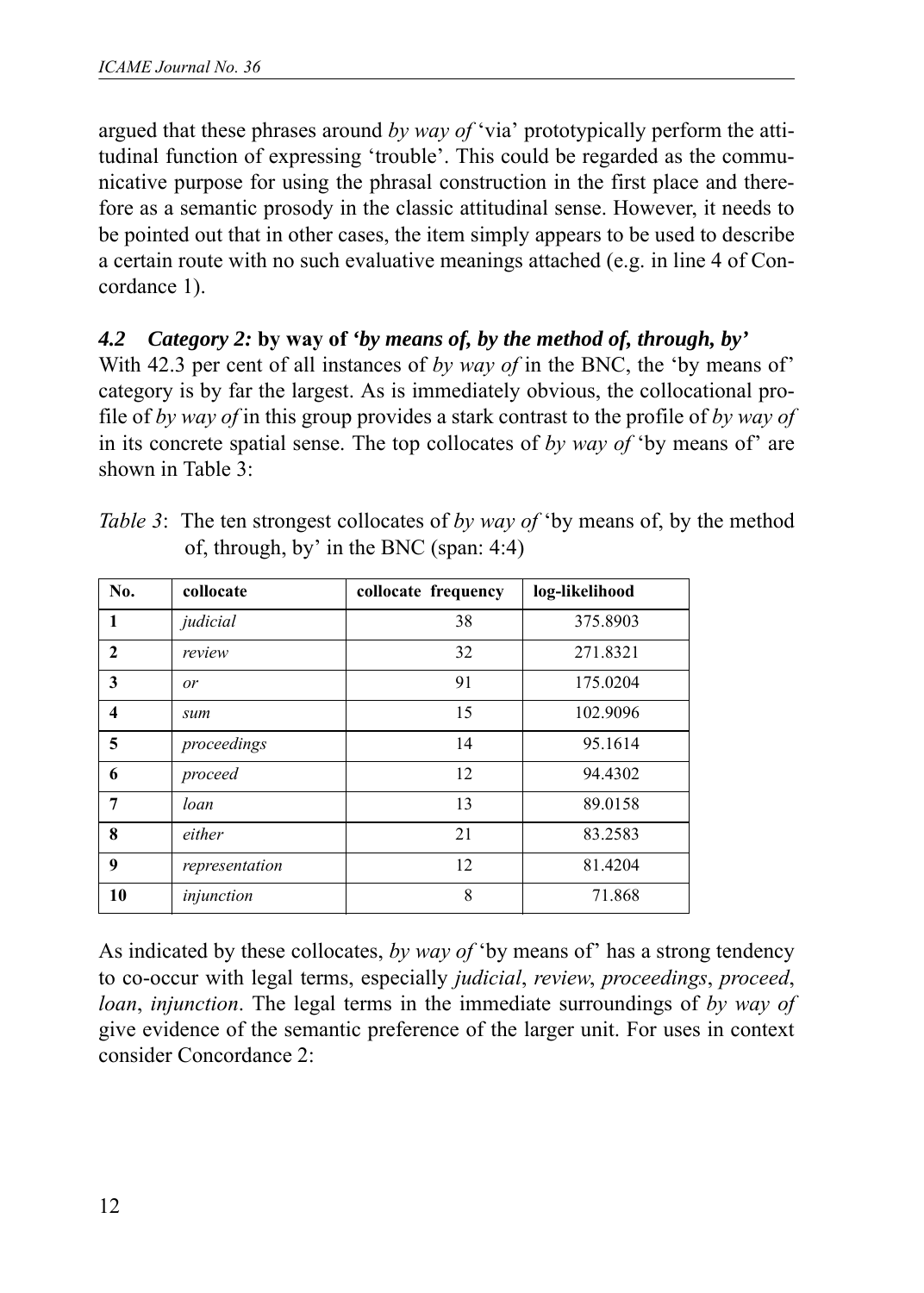## *Concordance 2*: Ten illustrative examples of *by way of* 'by means of' co-occurring with legal terms

|   | 1 registered her right of occupation by way of a Class F Land Charge or (if re  |  |
|---|---------------------------------------------------------------------------------|--|
|   | 2 homas, applied for judicial review by way of an order of mandamus to compel   |  |
|   | 3 46. Secondly, the proceedings were by way of bankruptcy petition. It by no m  |  |
|   | 4 e husband by order of the court or by way of final agreement between them. I  |  |
|   | 5 racting moneys from the plaintiffs by way of inflated valuations and percent  |  |
|   | 6 allenges to governmental decisions by way of judicial review are unlikely to  |  |
|   | 7 A legacy is what is left in a will by way of law (lex), that is imperativel   |  |
|   | 8 that the assignee of a legal lease by way of mortgage was just as liable as   |  |
| 9 | appeals to the Court of Appeal are by way of rehearing and, to put it shortl    |  |
|   | 10 e ambit of the scheme, 'assistance by way of representation' (ABWOR) at cert |  |

In fact, some of these combinations can be regarded as semi-fixed phrases, i.e. phrases that essentially represent a single choice (cf. Sinclair 1991: 110). In particular, this appears to apply to *by way of judicial review* or the related phrases *by way of proceedings for judicial review* and *by way of an application for judicial review* (= *an AJR*, the acronym itself being an indicator of the status as a single technical term).

In addition to the uses in legal contexts, there is a tendency for *by way of* 'by means of' to co-occur with a set of words or phrases from the domain of finance, economics, or commerce. A number of examples are listed in Concordance 3:

### *Concordance 3*: Ten illustrative examples of *by way of* 'by means of' co-occurring with financial terms

|                 | 1 ceive 5 per cent of their balances by way of a cash distribution. Mr Grant v |  |
|-----------------|--------------------------------------------------------------------------------|--|
| $\mathbf{2}$    | ck from Henderson Administration - by way of a cash payment and a short-term   |  |
| 3               | t 1988). This extraction should be by way of a dividend, not a buy-in of any   |  |
| $4\overline{ }$ | ea of obtaining additional capital by way of a franchise payment is very app   |  |
| 5.              | ten at the buyer's expense (either by way of a lump sum payment, or an amort   |  |
|                 | 6 will wish to extract value from it by way of a pre-acquisition dividend paid |  |
| 7               | d covers. A purchase on the market by way of a "put through" from a Class 4    |  |
| 8               | ge, except where the employee pays by way of deduction from gross salary. If   |  |
| 9               | Fdebt finance receive their return by way of fixed interest payments, while    |  |
| 10              | as far as possible, be capitalised by way of new shares or securities which    |  |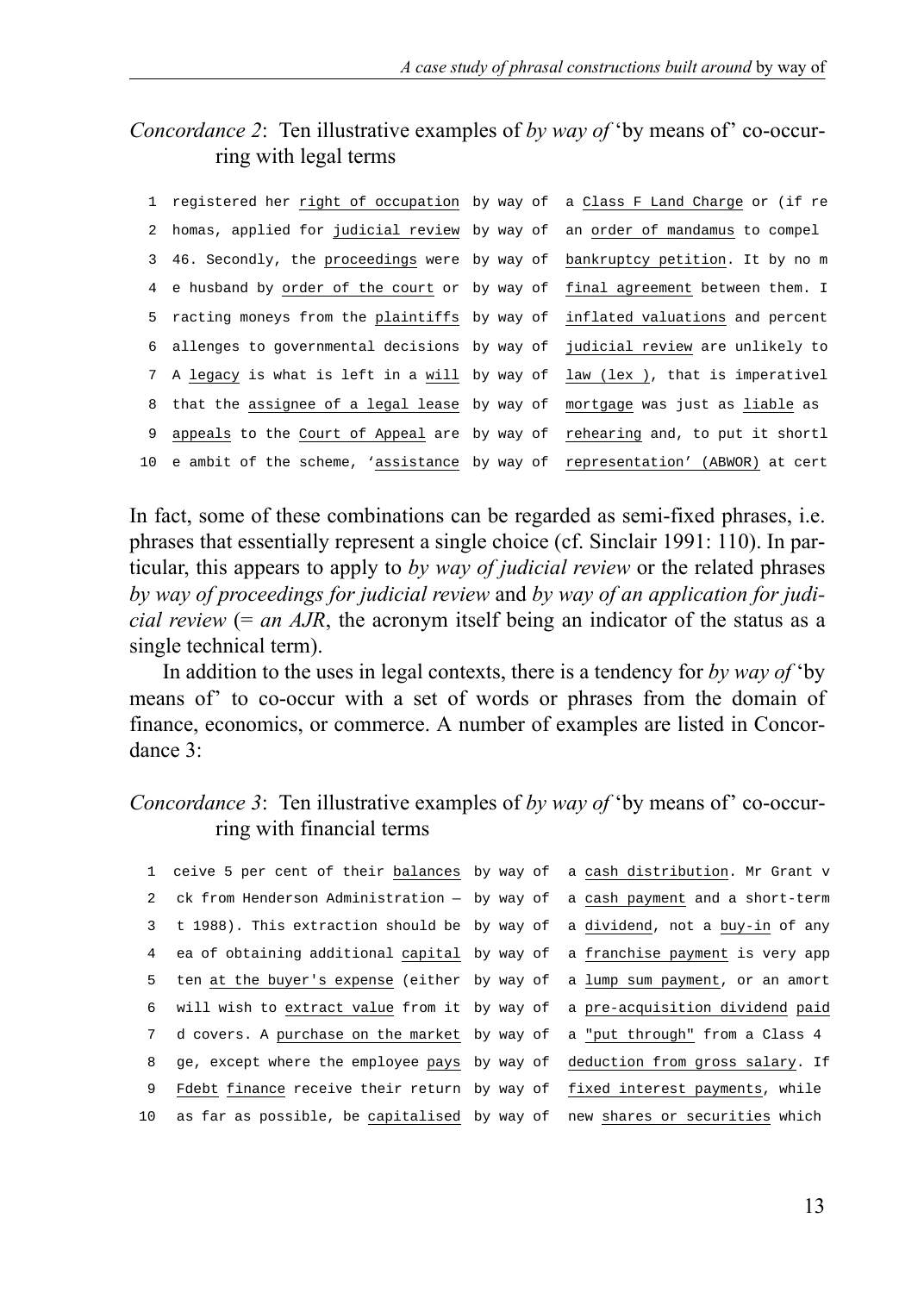More generally speaking, it can be observed that *by way of* 'by means of' tends to colligate with noun phrases that are more abstract and syntactically complex than those which are co-selected with *by way of* in its literal sense. Compare *Constantinople*, *Roseburn Street*, or *the backstairs* to such noun phrases as *a deduction from gross salary*, *a pre-acquisition dividend*, or *complete repayment of a loan*.

The structural frames in which *by way of* 'by means of' can occur are rather varied and hence no prototypical frame can be formulated. On the basis of the frequent co-occurrence of *by way of* 'by means of' with formal and technical words and phrases, it could nevertheless be argued that the pragmatic function of these phrases is to mark formality (cf. Section 5 for an investigation of the distribution of *by way of* 'by means of' over the text types of the BNC).

# *4.3 Categories 3.1 and 3.2*

*4.3.1 Category 3.1:* by way of *'in the form of, in the shape of'* The category *by way of* 'in the form/shape of' only comprises 62 instances (4.4 per cent). As Table 4 shows, no clear collocational pattern can be discerned:

| No.          | collocate | collocate frequency | log-likelihood |
|--------------|-----------|---------------------|----------------|
| $\mathbf{1}$ | written   | 5                   | 34.7372        |
| $\mathbf{2}$ | or        | 9                   | 16.5508        |
| 3            | a         | 22                  | 12.7059        |
| 4            | ,         | 34                  | 6.3256         |
| 5            | be        | $\overline{7}$      | 4.4446         |
| 6            | and       | 15                  | 1.1281         |
| 7            | for       | 5                   | 0.3513         |
| 8            | in        | 10                  | 0.3056         |
| 9            | to        | 10                  | $-0.136$       |
| 10           | of        | 11                  | $-0.3772$      |

*Table 4*: The ten strongest collocates of *by way of* 'in the form/shape of' in the BNC (span: 4:4)

One generalisation that can nevertheless be made is that *by way of* in this group almost always serves the function of contributing to some concretisation or specification of the preceding element. The structural pattern that is used most frequently to realise these uses is 'noun phrase  $1 + by way of + noun phrase 2'$ ,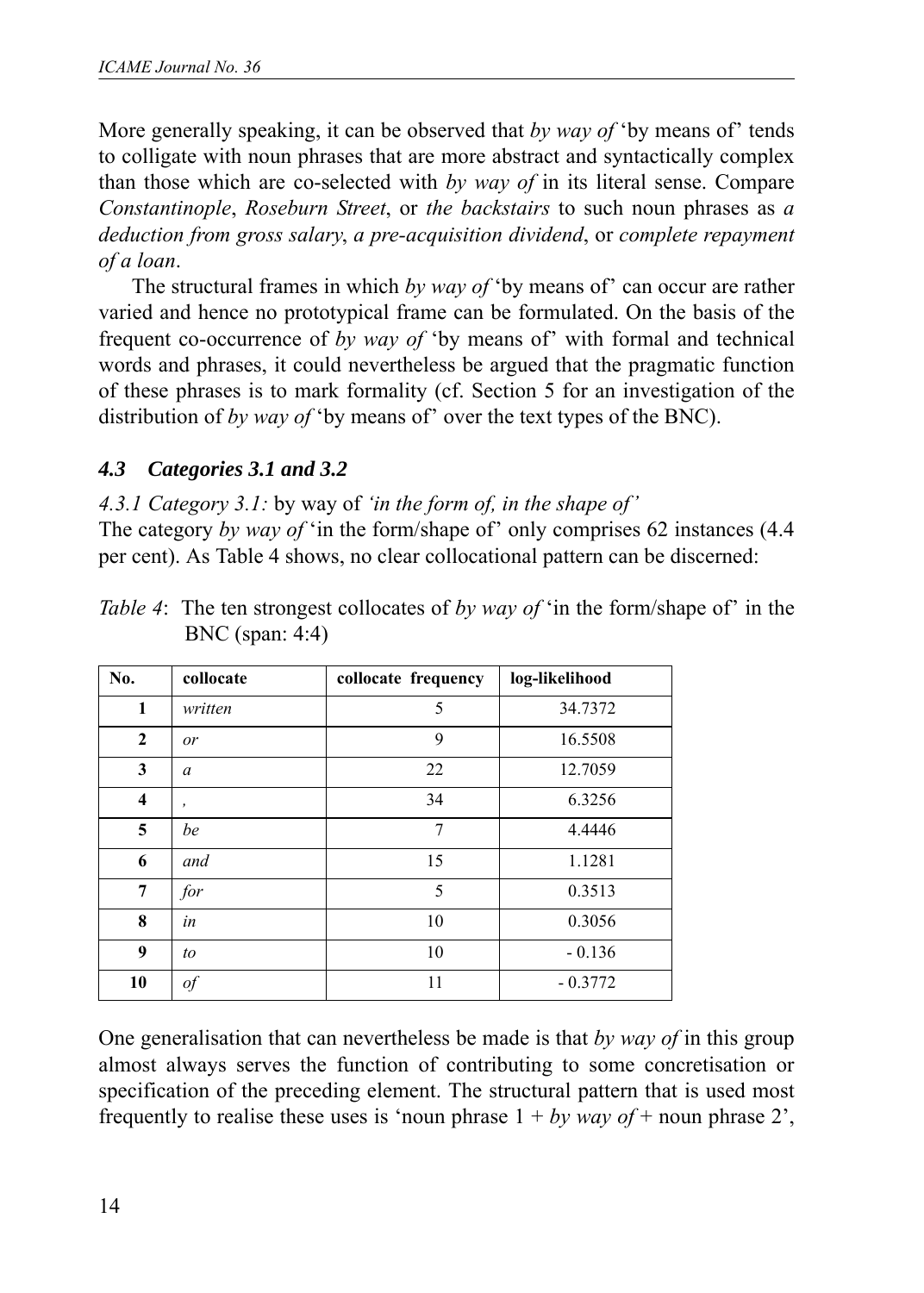where the second nominal group concretises or specifies the first. Typical instances are shown in Concordance 4:

*Concordance 4*: Ten illustrative examples of *by way of* 'in the form/shape of'

```
1 hysical signs of stimulation by way of pupil enlargement, nostril dilation and
2 ug and offer no further care by way of food or drugs or surgery, provided cert
 3 upled with an 'extravaganza' by way of a grandstand show and horse-racing. The 
 4 s environmental consequences by way of death to forests, poisoning by soil and 
 5 services and infrastructure, by way of roads, electrification, water supply an 
 6 ed and has some nice touches by way of opening graphics. It provides comprehen
 7 for creative self-plundering by way of rhetorical and dialectical self-parody
 8 ribute £1.5 million per year by way of scholarships to new entrants. The CLE s
 9 see if there is confirmation by way of stretches of road following the line, r
10 ow incomes or little cushion by way of assets. Defaults on both unsecured cons
```
As this range of examples shows, the pattern including *by way of* may be regarded as a conventional frame that is used to first introduce a new piece of information and then specify the information. It might therefore be argued that the communicative purpose for using this pattern is to structure information; this text-structuring function seems to be more or less independent of the content of the information that is being presented. Note that this type of communicative function appears to have nothing to do with the expression of attitudinal meanings.

### *4.3.2 Category 3.2:* by way of *'in the form of, in the sense of, when it comes to, as concerns'*

The top collocates of the 75 instances (5.3 per cent) representing the 'in the form/sense of, when it comes to, as concerns' group reveal both collocational and colligational patterns associated with this category of usage. The ten strongest collocates are displayed in Table 5: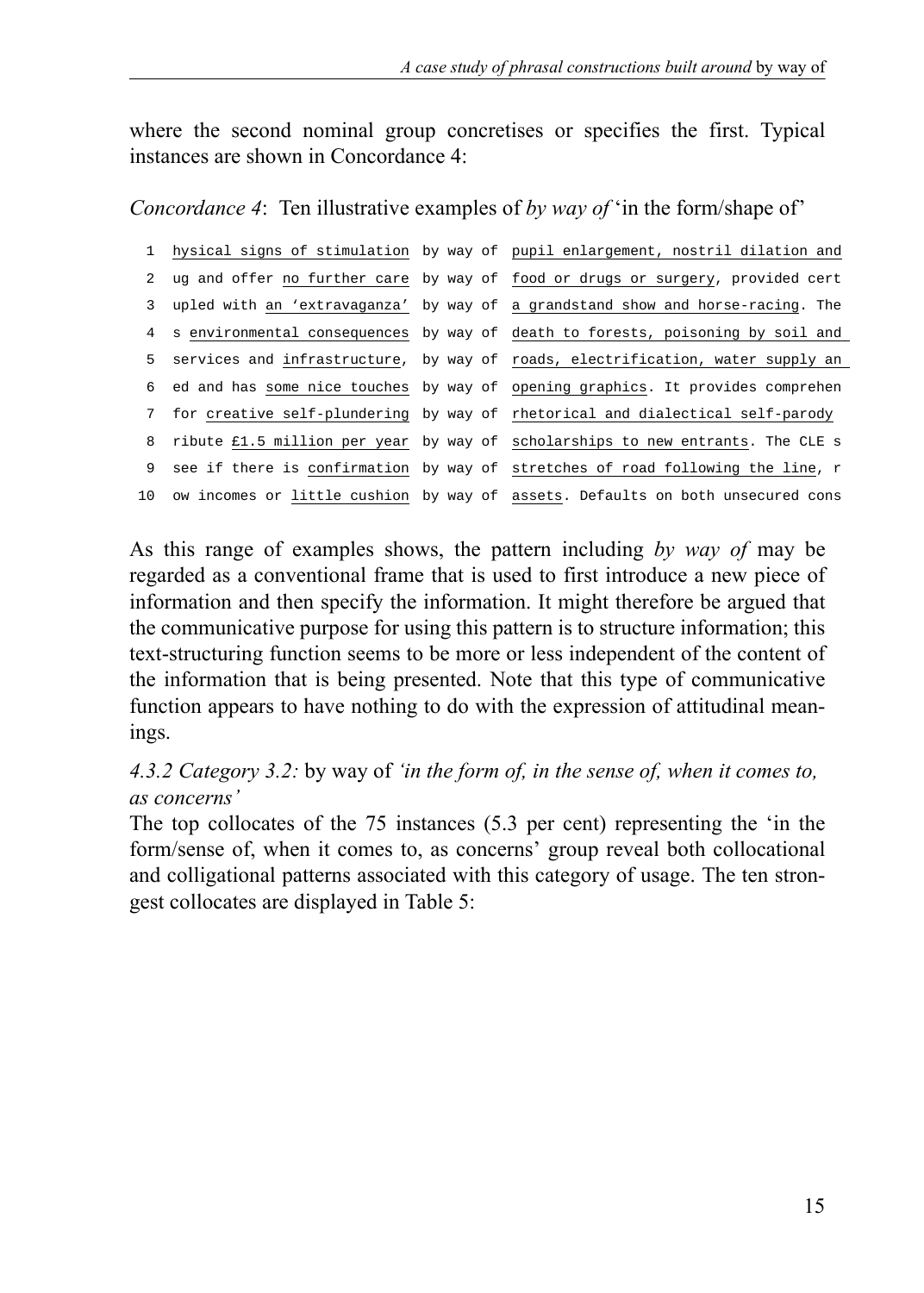| No.            | collocate | collocate frequency | log-likelihood |
|----------------|-----------|---------------------|----------------|
| 1              | little    | 16                  | 94.8261        |
| $\overline{2}$ | much      | 11                  | 49.3356        |
| 3              | offer     | 5                   | 31.7217        |
| 4              | or        | 10                  | 17.6008        |
| 5              | what      | 5                   | 6.6407         |
| 6              | an        | 5                   | 4.229          |
| 7              | which     | 5                   | 3.7014         |
| 8              | to        | 20                  | 3.2665         |
| 9              | had       | 5                   | 2.8506         |
| 10             | was       | 7                   | 1.2714         |

*Table 5*: The ten strongest collocates of *by way of* 'in the form/sense of, when it comes to, as concerns' in the BNC (span: 4:4)

As can be seen, *by way of* in this group prototypically co-occurs with the grammatical class of quantifiers (a colligational pattern), most characteristically with *little* and *much* (a collocational pattern). The relevant uses are arranged in Concordance 5 below. Another observation that can be made with the help of these concordance data is that, in the vast majority of cases, the constructions under investigation signal low quantities. The main variants are *little* or *not much*, *without much*, etc. In Concordance 5, only the instances displayed in lines 26– 30 signal high quantities. Accordingly, it could be argued that, in most cases, the communicative purpose of using this phraseological unit is to evaluate some state of lack. Prototypically, the evaluation appears to be negative, as what is lacking tends to be something commonly held to be desirable (e.g. in Concordance 5: *intimacy or romantic love* in line 1, *increased security* in 13, *amusement* in 17, *agreement* in 24). This observation can be taken as a statement about the semantic prosody of the unit in Sinclair's attitudinal sense. However, the presence of contrastive conjunctions like *but, yet, though* in the immediate or wider co-text of the core item *by way of* appears to suggest that the unit is typically used to introduce a contrast between a more or less positive and a negative idea (see lines 1, 2, 3 and 10 of Concordance 5). Therefore, the phrasal unit can be taken to serve additional textual functions of structuring and evaluating information, in the sense described by Stubbs (forthcoming).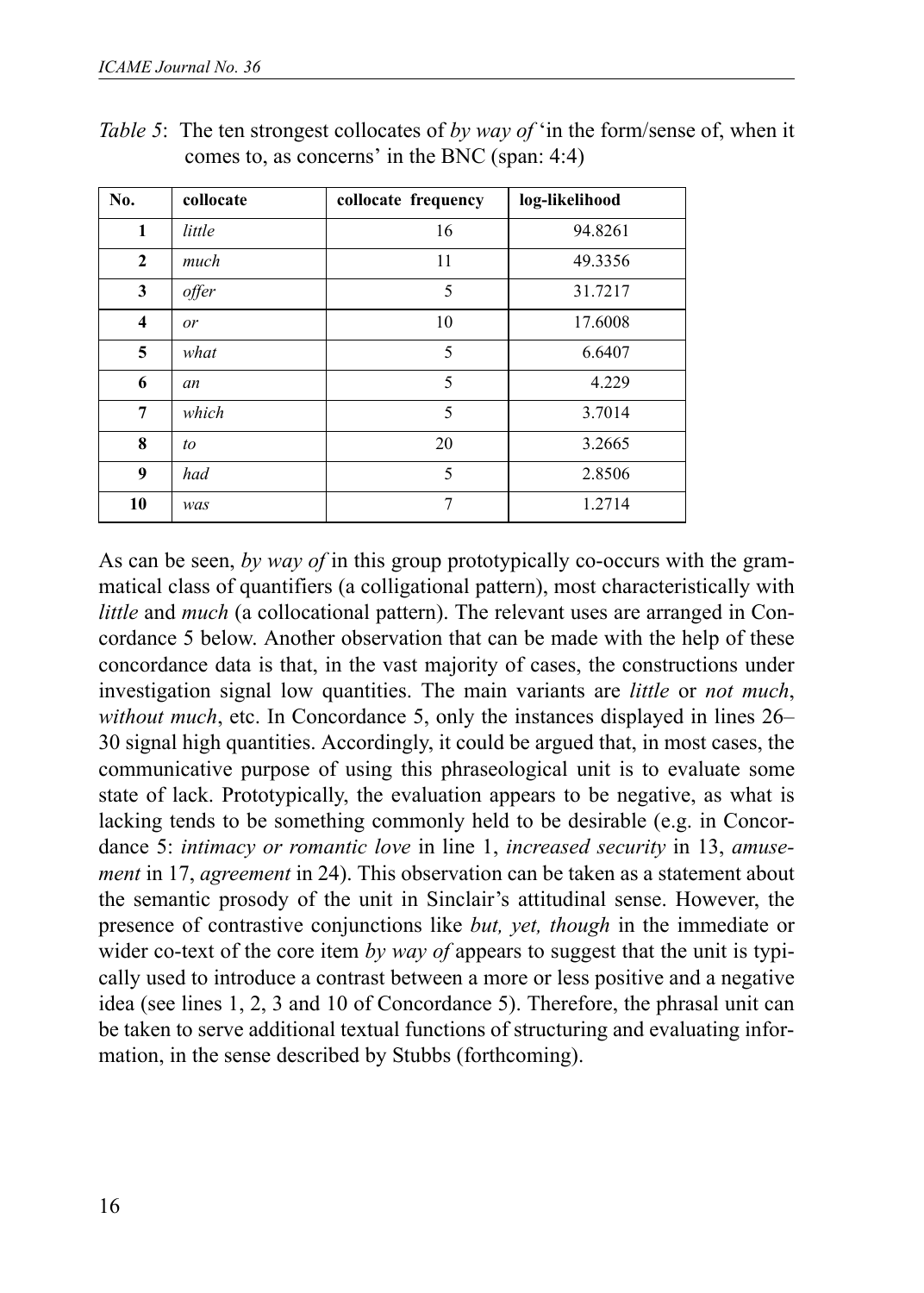# *Concordance 5*: Thirty illustrative examples of *by way of* 'in the form/sense of' colligating with the class of quantifiers

| 1  | nt (on the part of the wife), but little by way of | intimacy or romantic lov |
|----|----------------------------------------------------|--------------------------|
| 2  | receives criticism of these, yet little by way of  | praise when it nips a fr |
| 3  | in dynasty in England) but supply little by way of | biographical information |
| 4  | ee' with the Chancellor: there is little by way of | logical leverage that I  |
| 5  | idets and toilets, which lent him little by way of | mystique. So, when he'd  |
| 6  | contains little boilerplate, and little by way of  | exclusion clauses. Obvio |
| 7  | They complain that they receive little by way of   | treatment. Many won't ta |
| 8  | funds. Consequently, parties have little by way of | financial sanctions to b |
| 9  | nt' exporting; they have little to offer by way of | an entry ticket to the t |
| 10 | 1 solidarity, though little was achieved by way of | addition to intellectual |
| 11 | of the opinion that little had been done by way of | systematic work on the p |
| 12 | thermonukes would leave precious little by way of  | city or population to co |
| 13 | charge which brought relatively little by way of   | increased security in re |
| 14 | the product market provides very little by way of  | constraint in this case  |
| 15 | ess and poverty with very little to show by way of | scientific innovation or |
| 16 | tial questions which produce zero (sic) by way of  | an interesting response. |
| 17 | ort worlds, it has a few things to offer by way of | amusement. Even better,  |
| 18 | rough the training is not creating a lot by way of | Billable hours. Accordin |
| 19 | pany has not offered its staff very much by way of | incentives and perquisit |
| 20 |                                                    |                          |
|    | posed forms - peat - cannot contain much by way of | those nutrients that are |
| 21 | n a time series and not much can be done by way of | analysis other than elem |
| 22 | rporate crime, that nothing much happens by way of | dublic scandal and socia |
| 23 | xpanse of foreshore without much to show by way of | finds apart from a few p |
| 24 | have tackled it, without achieving much by way of  | agreement. That is partl |
| 25 | Without being possessed [] of very much by way of  | brain. Bees do much the  |
| 26 | specific uses it has much to contribute by way of  | correction to generalizi |
| 27 | ated for Soviet purposes, demanding much by way of | supporting technologies  |
| 28 | that their childhood contained much more by way of | threat of abandonment an |
| 29 | edule D income tax is able to claim more by way of | expenses and allowances  |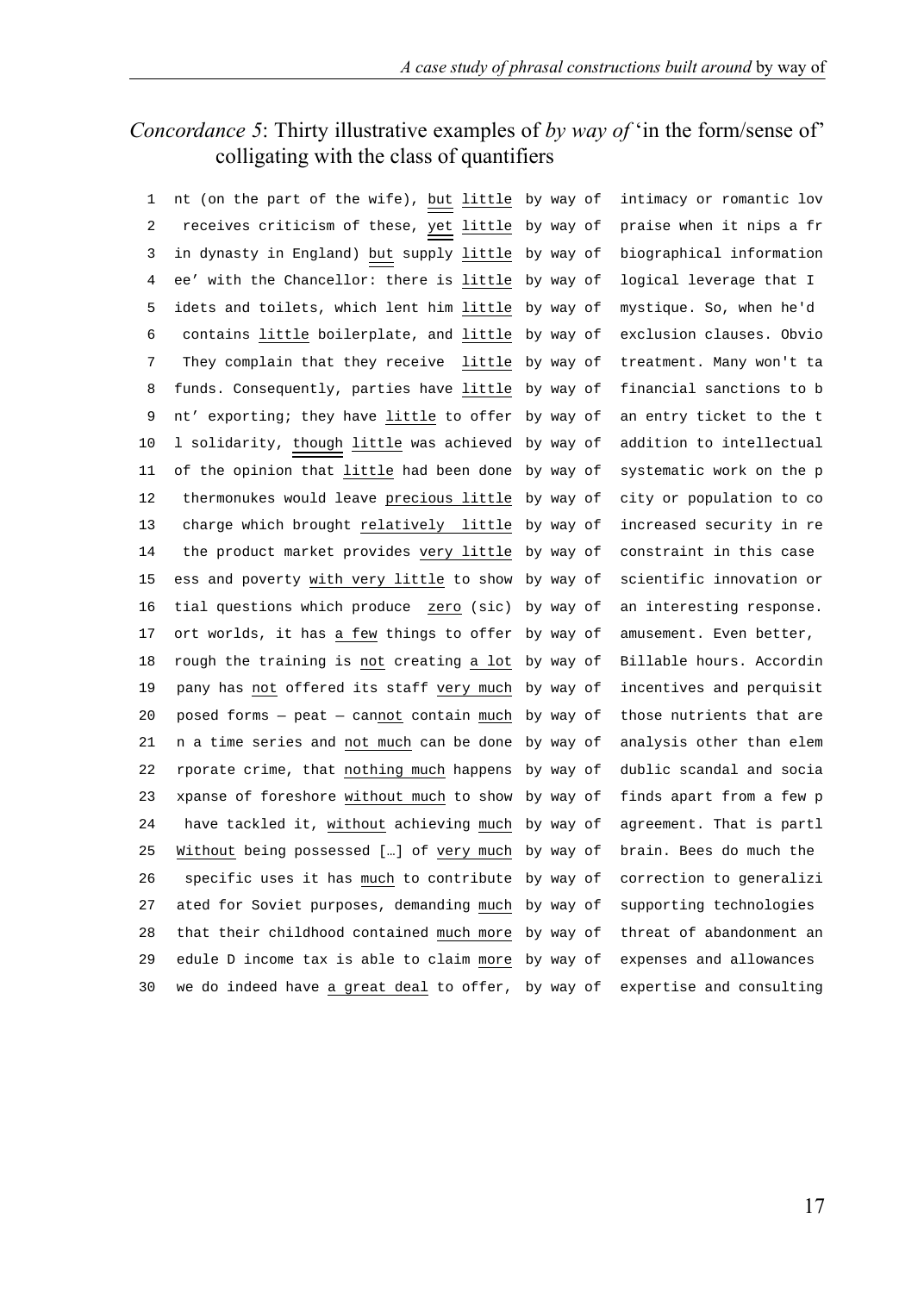## *4.4 Categories 4.1 and 4.2*

*4.4.1 Category 4.1:* by way of *'as, as a type/kind/sort of, fur the purpose of'* The first subgroup in the category 'as', the 'as a type/kind of, for the purpose of' group, comprises 89 instances (6.3 per cent). As Table 6 shows, the strongest collocates of *by way of* in this category suggest a co-selection of *by way of* and financial terms:

| No.          | collocate                | collocate frequency | log-likelihood |
|--------------|--------------------------|---------------------|----------------|
| 1            | costs                    | 42                  | 443.0583       |
| $\mathbf{2}$ | ordered                  | 33                  | 404.8824       |
| 3            | pay                      | 39                  | 377.6219       |
| 4            | £250                     | 16                  | 246.2147       |
| 5            | £500                     | 12                  | 163.0169       |
| 6            | compensation             | 13                  | 147.0723       |
| 7            | security                 | 8                   | 59.1645        |
| 8            | £1,000                   | 5                   | 58.3013        |
| 9            | to                       | 49                  | 54.5315        |
| 10           | $\overline{\phantom{a}}$ | 53                  | 23.7306        |

| <i>Table 6</i> : The ten strongest collocates of by way of 'as, as a type/kind of, for the |
|--------------------------------------------------------------------------------------------|
| purpose of $\dot{ }$ in the BNC (span: 4:4)                                                |

However, the list of top collocates is, to a very large extent, an artifact of certain texts sampled in the BNC. The collocate frequencies of *costs*, *ordered*, *pay*, *to*, and certain amounts of money are strongly influenced by the repeated use of the formulation 'person X is/was ordered to pay £Y by way of costs'. Yet since the occurrence of this formulation is restricted to four texts, all on the topic of accountancy, the list of top collocates would most likely not be replicable using other corpora. The formulation is therefore of little general relevance.

*4.4.2 Category 4.2:* by way of *'as, with the function/intention of, for the purpose of'* More striking patterns are evident in the second subgroup of 'as', which comprises uses of *by way of* that make the function or purpose of some verbal (or, less frequently, non-verbal) action explicit. These are the uses which are most clearly characterised by their underlying textual functions. With 26.5 per cent of all instances of *by way of* in the BNC, this category is the second largest. The top collocates of *by way of* 'with the function of' are displayed in Table 7: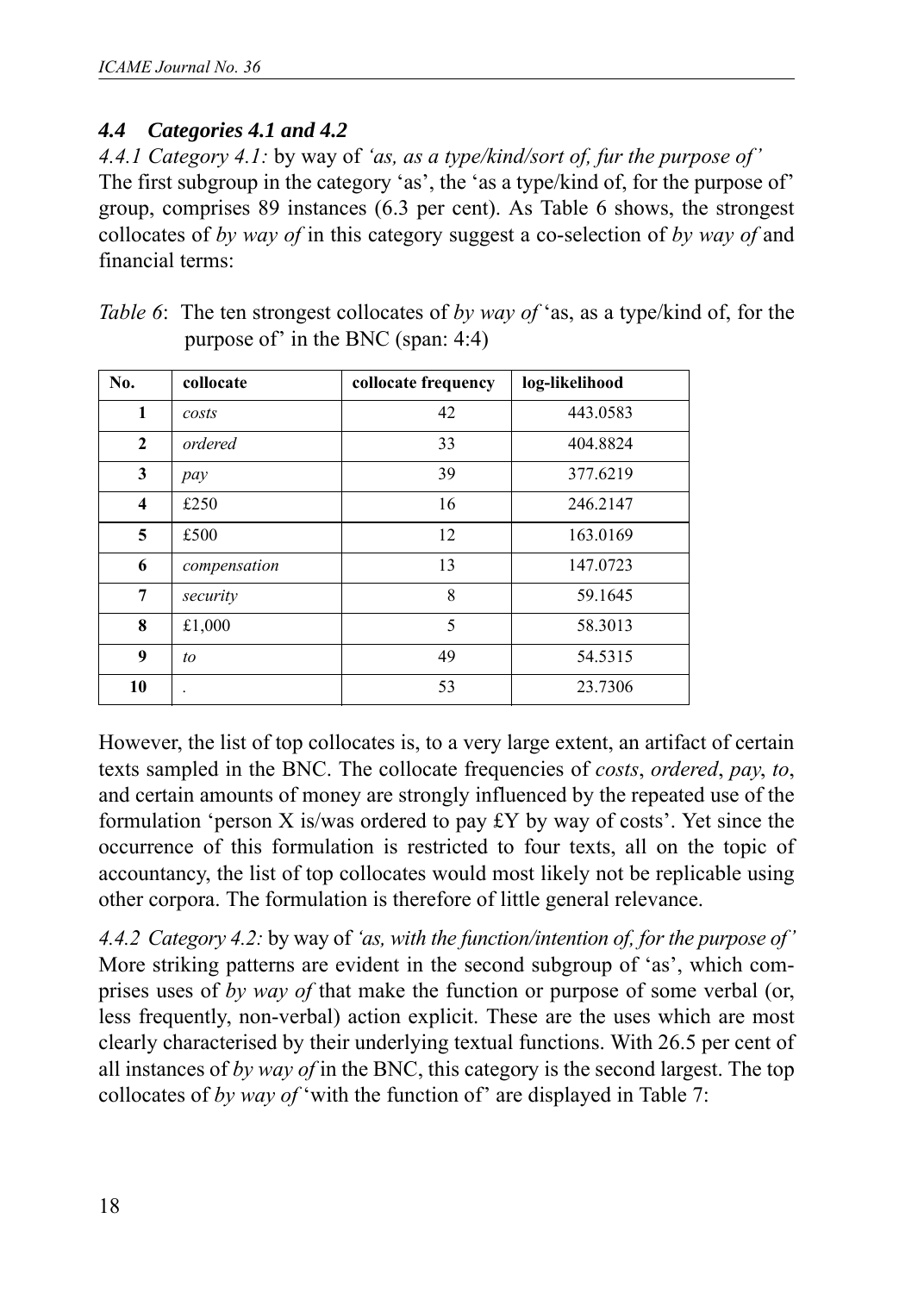| No.                     | collocate    | collocate frequency | log-likelihood |
|-------------------------|--------------|---------------------|----------------|
| 1                       | illustration | 34                  | 427.8099       |
| $\mathbf{2}$            | contrast     | 41                  | 387.3275       |
| 3                       | explanation  | 25                  | 227.9493       |
| $\overline{\mathbf{4}}$ | $\cdot$      | 271                 | 191.517        |
| 5                       | introduction | 19                  | 149.397        |
| 6                       | example      | 24                  | 119.4668       |
| 7                       | compensation | 12                  | 101.1161       |
| 8                       | apology      | 8                   | 85.7472        |
| 9                       | greeting     | 5                   | 50.1976        |
| 10                      | comparison   | $\overline{7}$      | 48.9164        |

*Table 7*: The ten strongest collocates of *by way of* 'as, with the function/intention of, for the purpose of' in the BNC (span: 4:4)

A glance at the strongest collocates demonstrates that *by way of* in this group is part of a number of conventional phrasings: *by way of illustration*, *by way of contrast*, *by way of explanation*, *by way of introduction*, *by way of example*, in particular, may well be regarded as semi-fixed phrases. On the other hand, the phrases just mentioned are clearly related to one another since the nouns in these phrases share a semantic preference for the domain of discourse. In fact, this observation seems to point to the communicative purpose of the whole phrasal unit: The function of these phrases appears to be defined almost solely by their role in the structuring of discourse. *By way of illustration*, for example, tends to signal that what follows or what came before is intended by the speaker or writer as an illustration. Accordingly, these phrases have a similar function to connecting adverbs like *however*, *thus*, *consequently*, in that they make explicit the relations that hold between different portions of a text or an argument that is in the process of being developed. Like connecting adverbs, they thereby contribute to textual cohesion. Moreover, both the phrases under investigation and connecting adverbs have a tendency to occur in sentence-initial position or as a transitional phrase (usually separated by commas). See Concordance 6 for examples of this pattern; in all these citations, '*by way of* + noun phrase' clearly has the metatextual function of pointing to what the speaker or writer is going to say or do next: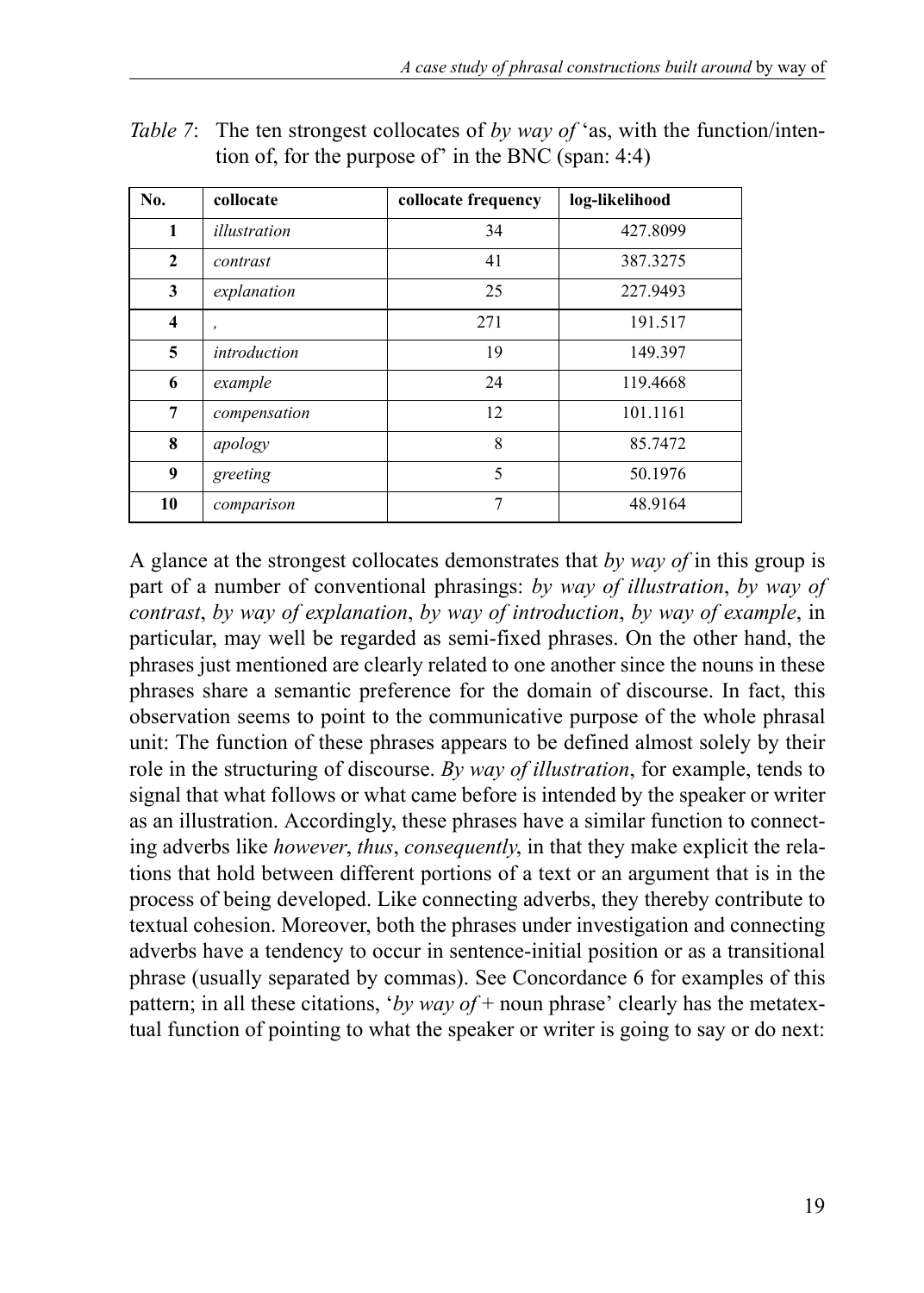# *Concordance 6*: Thirty-five illustrative examples of *by way of* 'with the function of' fulfilling a text-structuring function

| 1  | her types. First though, | by way of | an overview, let us consider the parties |
|----|--------------------------|-----------|------------------------------------------|
| 2  | ent Committee's report.' | By way of | background, it is worth noting that the  |
| 3  | e Organisation Structure | By way of | background information, some EPHs operat |
| 4  | ays to separate the two. | By way of | background to what follows, I must first |
| 5  | d spat on his face. Now, | by way of | change, let us move from drama to humour |
| 6  | s remain to be explored. | By way of | comparison, both the British left and th |
| 7  | te peculiar order. Take, | by way of | comparison, the fiscal system: even here |
| 8  | the z-scores underneath. | By way of | comparison, the significance levels for  |
| 9  | e reader. What we can do | by way of | conclusion, however, is to point out onc |
| 10 | be generated, so really  | by way of | conclusion I I would like through you to |
| 11 | it. Chapter 4 sets out,  | by way of | contrast, an approach to the allocation  |
| 12 | t something to be there. | By way of | contrast, both Celtic and St Johnstone a |
| 13 | The Palau Constitution,  | by way of | contrast, has specific limitations on th |
| 14 | he same way everywhere'. | By way of | contrast, he writes disparagingly of the |
| 15 | ile industrial material. | By way of | contrast, the Spanish conquerors of nort |
| 16 | l as a host of articles. | By way of | contrast we may note that between 1939 a |
| 17 | resent case. That is not | by way of | criticism, because the case does not app |
| 18 | n easily be pointed out, | by way of | criticism, that Benjamin neglects unduly |
| 19 | interesting way.) Take,  | by way of | example, a devoted nurse who is quite ex |
| 20 | s given in NASA (1988b). | By way of | example, current programmes are collecti |
| 21 | symbiotic potentials".   | By way of | example, Figure 7 shows a system that I  |
| 22 | tive search areas. Take, | by way of | example, the first route in the book: th |
| 23 | lity of new discoveries. | By way of | illustration, let us take an example fro |
| 24 | ly enumerable. Consider, | by way of | illustration, the example of topless. W  |
| 25 | t zoos are a good thing. | By way of | illustration, the Siberian tiger is beco |
| 26 | will be exhaustive, but  | by way of | illustration of my essential point that  |
| 27 | a bit of the background, | by way of | introduction, and in later weeks, variou |
| 28 | have moral implications. | By way of | introduction, this chapter outlines thre |
| 29 | hat the expression means | By way of | introduction to section 38 I should refe |
| 30 | y clear? It is necessary | by way of | preface to emphasise that in no circumst |
| 31 | t have become involved). | By way of | qualification it should be noted that th |
| 32 | y round. But, let me say | by way of | rejoinder, there is no necessary reason  |
| 33 | recognition Finally, and | by way of | summarising and emphasising the main poi |
| 34 | finance sub-discipline.  | By way of | summary, we contrast some recurring them |
| 35 | e now briefly sketch out | by way of | summary the salient points of the monist |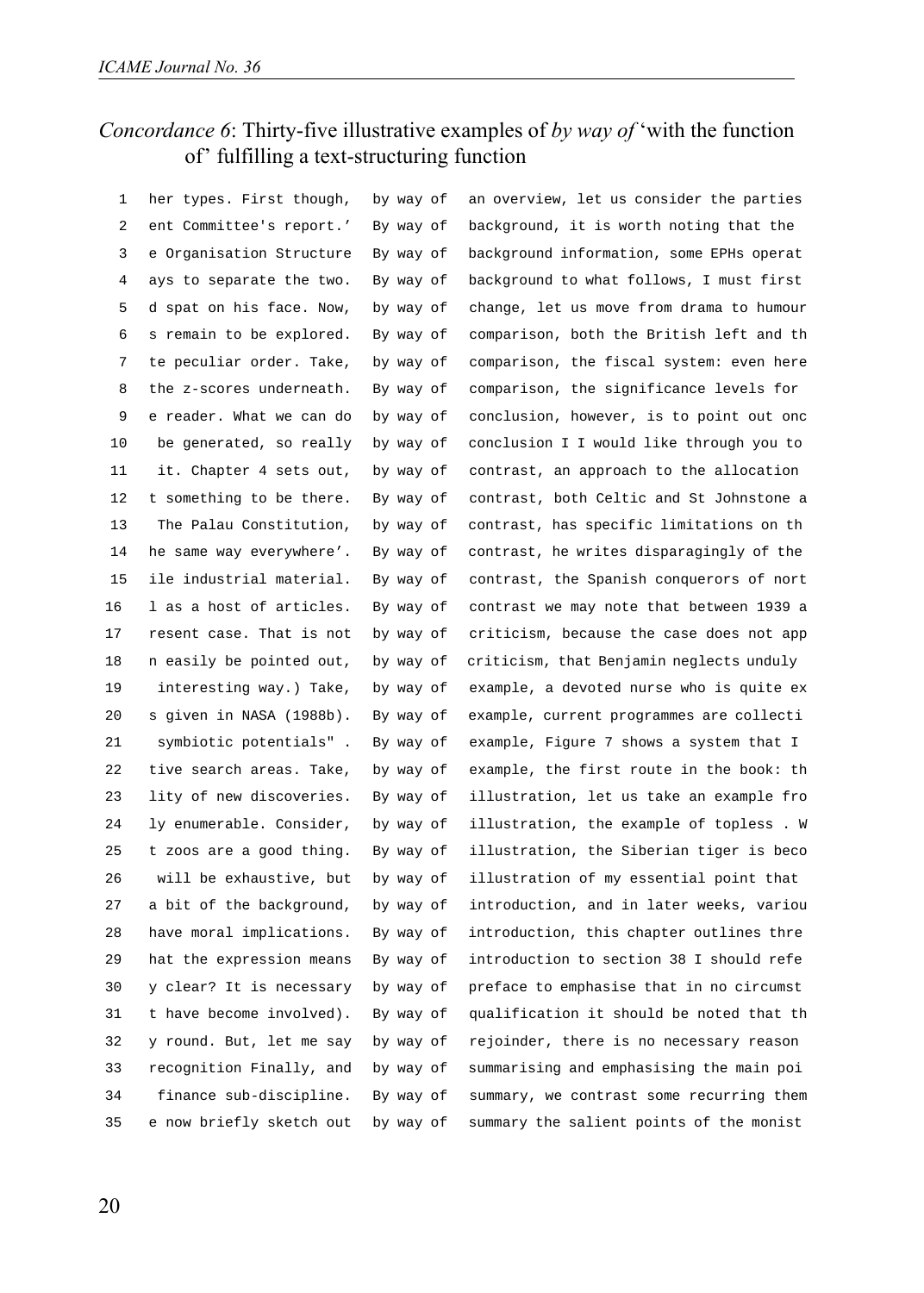In this context, it is noteworthy that out of a total of only 69 instances of *by way of* in the spoken component of the BNC (*by way of* has a frequency of 6.63 pmw in the spoken component as compared to 15.33 pmw in the written component), 30 were allocated to this category. Interestingly, 18 of those 30 instances feature hesitation markers like filled pauses (such as *er*, *erm*) or hedges (such as *just*, *sort of*, *well*, *I think*) in the immediate surroundings of *by way of*. This, too, could be taken to indicate that the phrasal unit around *by way of* in this group fulfils the function of structuring ongoing discourse. In fact, the function in spoken language appears to be not unlike the function of certain discourse markers, in that the phrases signal hesitation as well as an ongoing claim to the floor. In this sense, the use of *by way of* is to some extent reminiscent of the discoursespecific characteristics of *in terms of* described by Hoffmann (2005: 125–139). Consider the examples given in (7) to (9) below:

- (7) Okay then let me just *by way of* er *introduction* er to the concepts and the content of what we're going to do over the next two days let me just put a very small fraction of a picture up here. (BNC: JSA 223)
- (8) Now erm [pause] just just *by way of* look I'll just interrupt this slightly I'll come back to it in a second. (BNC: KPA 756)
- (9) Just just *by way of informa-- information*, the regional routes rail network, you're talking about the Harrogate line, the one to Scarborough and? (BNC: J9T 1130)

Note that in all these extracts, the construction around *by way of* marks the beginning of a new unit of discourse and indicates how this unit is to be interpreted; this would be in line with Schiffrin's (1987: 31) claim that discourse markers "bracket units of talk". However, the findings concerning the role of *by way of* 'with the function of' in spoken language would clearly have to be checked on more data from additional corpora.

In other cases of the 'with the function of' category, *by way of* is used in similar ways to explain the function of something that was said or done by the speaker/writer or, more frequently, some other person the speaker/writer refers to. Here, *by way of* combines with a wider range of noun phrases, not all of which necessarily have a direct connection with the world of discourse (e.g. *by way of retaliation*, *by way of preparation*). Nonetheless, in these uses, too, a clear semantic preference for discourse is noticeable, and the whole phrasal unit performs text cohesive functions. A strikingly large number of instances in this subgroup can be represented in the form of the broad lexico-grammatical frame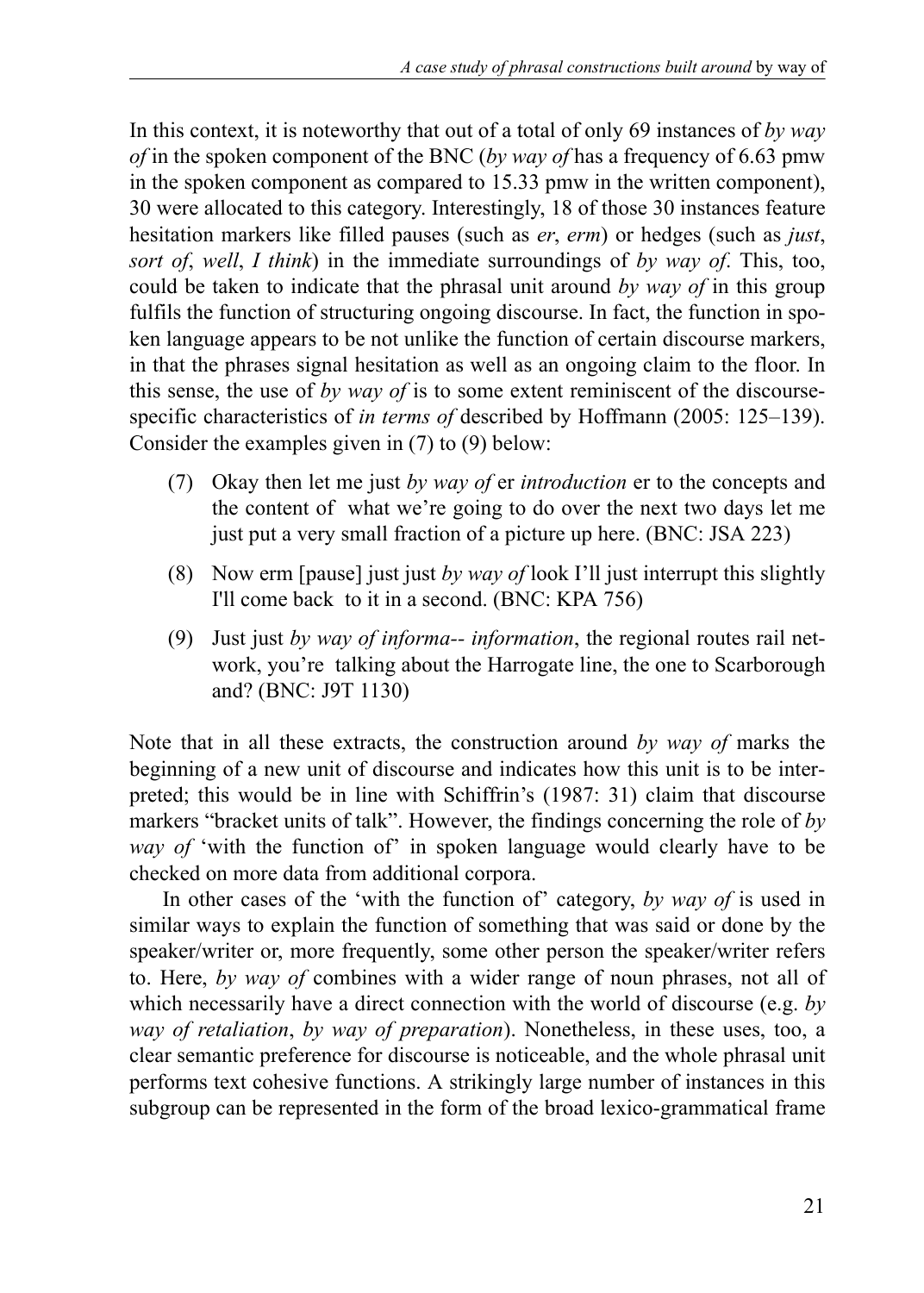shown in Figure 2: noun phrases referring to people, mostly pronouns or proper nouns, are combined with verbs, followed by *by way of* and its complement. Importantly, both the main verb and the complement of *by way of* are concerned with verbal actions (e.g. making an apology, saying or explaining something). The order of the components is slightly variable. Typical examples of this pattern are given in Concordance 7:

| personal pronoun/<br>proper noun/ | verb                              | by way of $+$ | noun/ verb-ing                     |
|-----------------------------------|-----------------------------------|---------------|------------------------------------|
| other NP referring to people      | semantic field of 'discourse'     |               | semantic field of<br>'discourse'   |
|                                   | <b>SAY</b><br>ADD<br><b>OFFER</b> |               | explanation<br>apology<br>greeting |

*Figure 2: Model of an extended phrasal unit with* by way of *'with the function of' as the core item.*

## *Concordance 7*: Thirty illustrative examples of *by way of* 'with the function of' co-occurring with NPs referring to people and verbs and nouns belonging to a semantic field of 'discourse'

| $\mathbf{1}$ | I'll be buying much beer, if any,' he said  | by way of | a confidence booster |
|--------------|---------------------------------------------|-----------|----------------------|
| 2            | idea of what they want. 'Hallo,' she says,  | by way of | a general greeting   |
| 3            | u. "I own four prahus, " the Keraing stated | by way of | an answer. "Three p  |
| 4            | ent too. 'The door was open,' he explained, | by way of | an apology. 'I thoug |
| 5            | YN 'DID YOU know,' enquires Anthony Newley, | by way of | an ice-breaker, 'tha |
| 6            | uble-check if the tape is running, I mutter | by way of | apology, 'I've had s |
| 7            | l stonework. 'I canna help it,' shouted Tam | by way of | apology. 'It's thaim |
| 8            | girl with the golden voice,' said Harcourt, | by way of | apology. Vernon told |
| 9            | s. 'They've not had much chance,' she added | by way of | apology for herself. |
| 10           | nk it's for the best,' she said. She added, | by way of | conversation, that s |
| 11           | ft the boy, has you?' 'With Sam,' he added, | by way of | defence. He had been |
| 12           | are important ones,' said director Gabriel  | by way of | encouragement. The p |
| 13           | ead person. Cameron and Parkes (1983) cite, | by way of | example, the death o |
| 14           | lunteered a remark. 'Hashed mutton,' I said | by way of | explanation, 'and ti |
| 15           | rrassed. 'Violet reads poetry,' she offered | by way of | explanation, 'especi |
| 16           | q that any of this lay beneath. Alina added | by way of | explanation, 'Everyo |
| 17           | r a good many years,' Bull O'Malley offered | by way of | explanation. 'Ah wel |
| 18           | e like that. 'I had to find you,' she said, | by way of | explanation. 'So wha |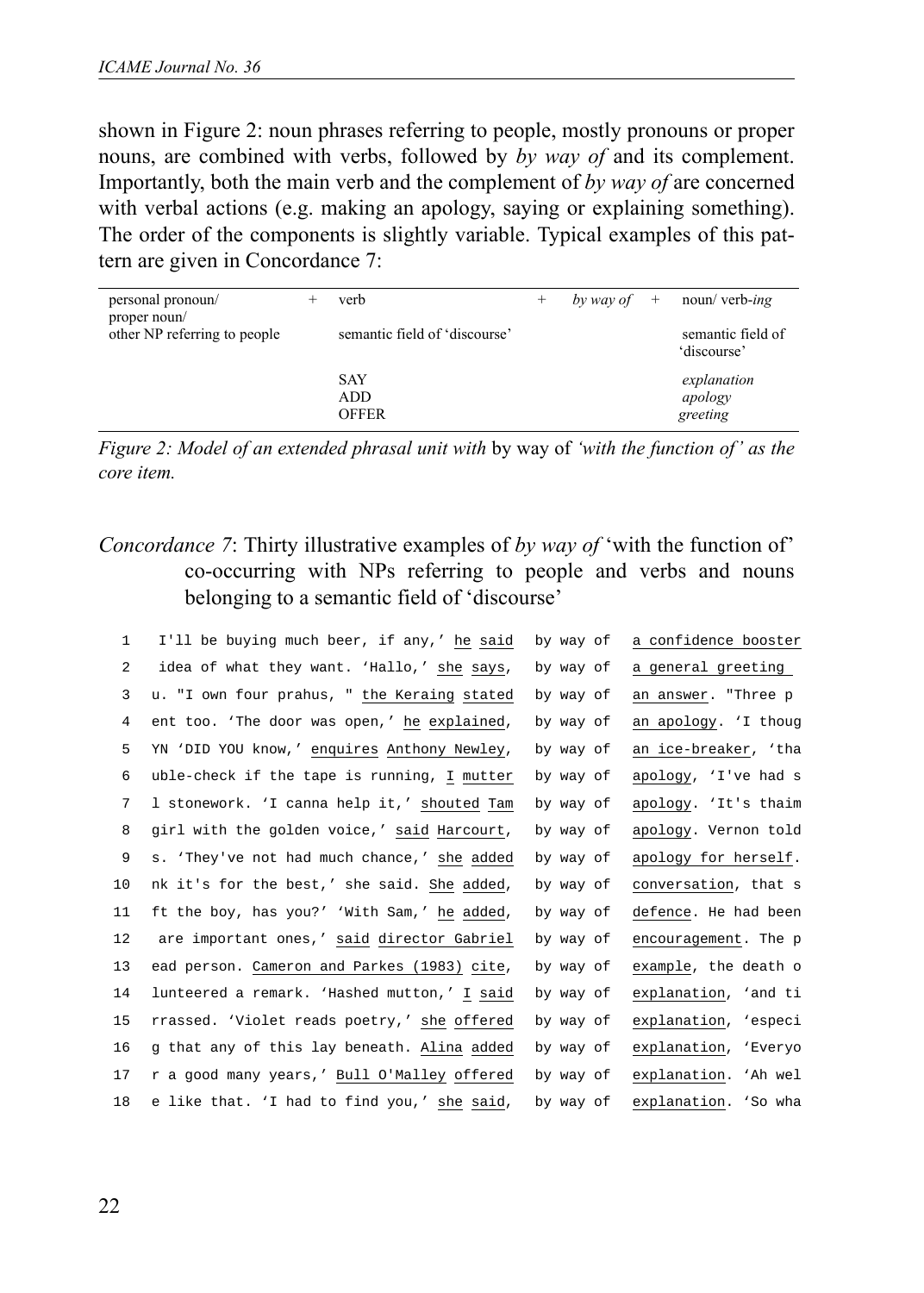| 19 | $I - um - had a train to catch.' she offered by way of$ |           | explanation. 'Train  |
|----|---------------------------------------------------------|-----------|----------------------|
| 20 | . I think he's the bashful type,' she said,             | by way of | explanation. Smiling |
| 21 | ent's sadness. 'It could be worse,' he said             | by way of | farewell. 'It could  |
| 22 | Is it not warm enough in here?' he enquired             | by way of | greeting, seeing her |
| 23 | All my clothes are second-hand she told him             | by way of | greeting. 'I love th |
| 24 | just finished his evening meal. He grunted              | by way of | greeting as the fat  |
| 25 | his is Belinda and Danny,' explained Rachel             | by way of | introduction. 'They  |
| 26 | your father,' said the four-times champion              | by way of | introduction to the  |
| 27 | s together. 'It was Annie's idea,' he said,             | by way of | justification. 'She  |
| 28 | . 'What are you doing exactly?' Mungo said,             | by way of | small-talk. 'The fox |
| 29 | hould not marry,' says Monika (sic) Kocanek             | by way of | explaining how she e |
| 30 | as there. 'Terrible day,' commented Charlie             | by way of | making conversation. |

#### *4.5 Category 5:* **by way of** *'in the habit of, having a reputation for'*

As mentioned in the OED (*way* n.1, sense 32–33), this sense of *by way of* is associated with a special formal pattern, namely 'BE + *by way of* + gerund'. The full set of ten uses (0.7 per cent) in the BNC is given as Concordance 8:

*Concordance 8*: *by way of* 'in the habit of'

|             |  | 1 e. Questioning is by way of being a bargain: 'You are asking me to give so  |
|-------------|--|-------------------------------------------------------------------------------|
|             |  | 2 s. His family was by way of being a bit notorious locally. I don't mean in  |
|             |  | 3 Dlend a hand. I'm by way of being a bit of an expert on the moor, you know  |
|             |  | 4. I fancy you are by way of being a professional photographer, Mr Kleiber?   |
|             |  | 5 layground. It was by way of being a royal command. She swept ahead to ente  |
|             |  | 6 . Punctuality was by way of being an obsession - although once he missed a  |
| $7^{\circ}$ |  | he following are by way of being examples and are not intended to be defin    |
|             |  | 8 f surprise. 'He's by way of being her foster-son.' Fen was in one of his b  |
|             |  | 9 e on fire as he's by way of being quite an authority on horses these days.  |
|             |  | 10 nges. All this is by way of saying the ego of film makers is a very frustr |

With no more than ten instances in the whole BNC, it is impossible to make statistically significant statements about individual words that habitually co-occur with this construction. Nonetheless, it is noteworthy that in nine out of ten cases, the verb in the gerund is BE. Another observation that can be made is that, in most cases, the construction co-occurs with downtoners (*a bit* in lines 2 and 3, *quite* in 9) or other markers of tentativeness (*you know* in 3, *I fancy* in 4, a concessive clause introduced by *although* in 6, an explicit remark as to indefinite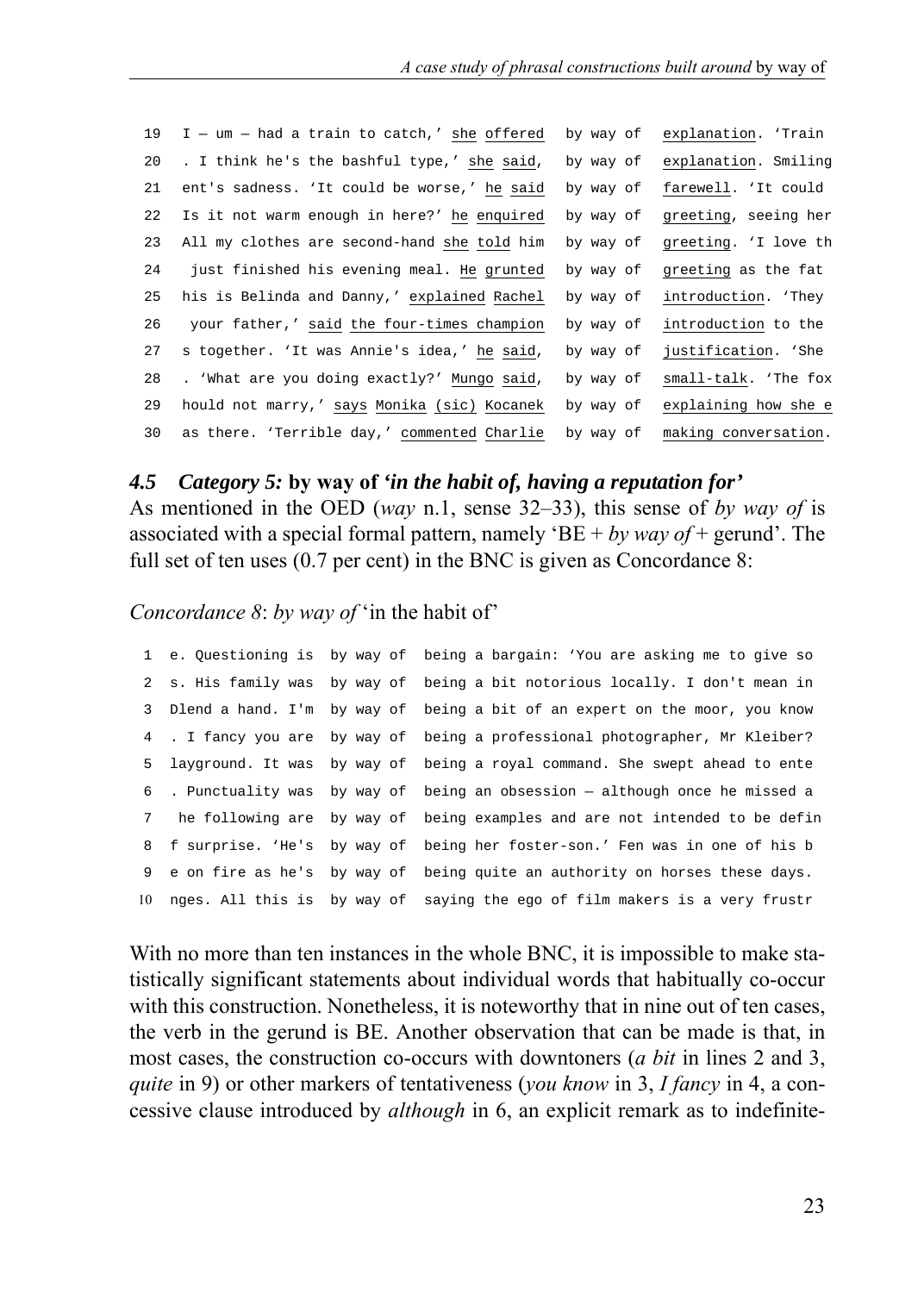ness in 7). Thus, it might be claimed that the communicative purpose of using this phraseological unit in discourse is to signal a certain reluctance to commit oneself fully to the idea one is expressing. Importantly, what is at issue is thus not solely the expression of an attitude towards a particular situation in the world, but also the expression of an attitude to the discourse itself. In other words, the construction in these examples serves a metatextual function, again similar to that of discourse markers. However, these are no more than preliminary observations; whether or not this construction really has the metatextual function of signaling 'vagueness/reluctance' would clearly have to be tested on more data.

# *5 Distributional characteristics*

The analysis of formal and functional patterns associated with the different sense groups of *by way of* has shown that many of the constructions built around *by way of* fulfil textual functions. I have highlighted that text-structuring functions are particularly characteristic of the 'with the function of' category (cf. Section 4.4.2). This finding is further supported by the observation that these uses are both relatively frequent and relatively widely distributed over the different text types represented in the BNC. Recall that the 'with the function of' category is the second largest (371 instances, which equals 26.5 per cent of all instances of *by way of* in the BNC). The first aspect to note is that the distribution of the text-structuring uses is fairly balanced over the written and spoken components of the BNC (3.88 pmw in the written component versus 2.88 pmw in the spoken component). What is more, the uses do not cluster in particular text types, but are relatively evenly distributed over the whole corpus. Figure 3 displays the distribution of *by way of* 'with the function of' over the eight derived text types of the BNC: $4$ 

The observation concerning the relatively even distribution of the constructions around *by way of* 'with the function of' becomes clearer as soon as one compares the distributional characteristics of this category of usage to those of the 'by means of' category.<sup>5</sup> As mentioned above, the 'by means of' group is by far the largest (600 instances or 42.3 per cent of all instances of *by way of* in the BNC). The strong tendency of *by way of* 'by means of' to collocate with legal and economic terms is reflected in an uneven distribution over the different text types of the corpus. First of all, note that instances of this category occur with a much higher frequency in the written than in the spoken component of the BNC (6.63 pmw in the written component versus 1.63 pmw in the spoken component). As Figure 4 further illustrates, the construction is used with a much higher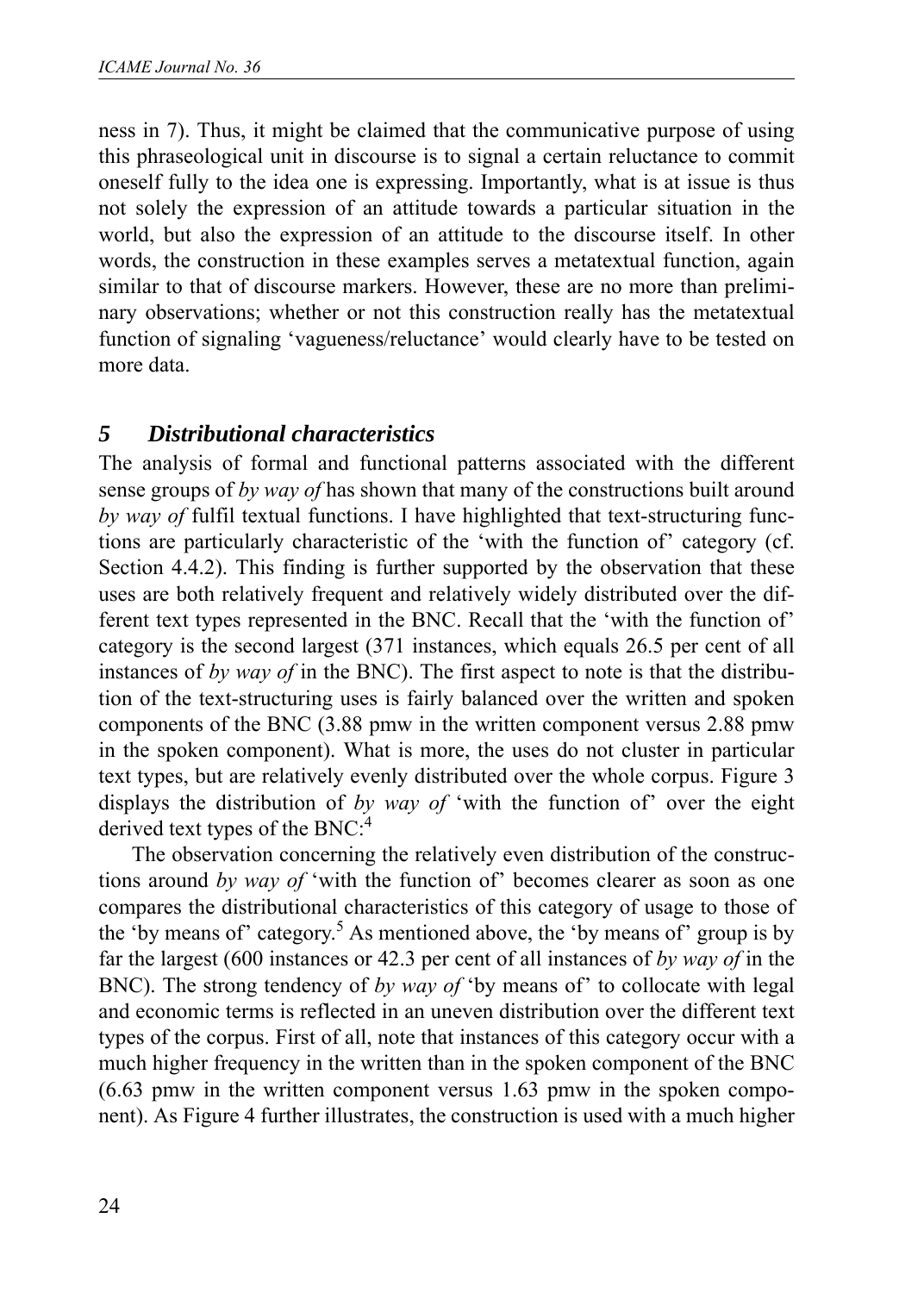

frequency in 'Academic prose' (20.53 pmw) than in any of the other derived text types of the corpus.

*Figure 3: The distribution of* by way of *'with the function of' over the eight derived text types of the BNC*



*Figure 4: The distribution of* by way of *'by means of' over the eight derived text types of the BNC*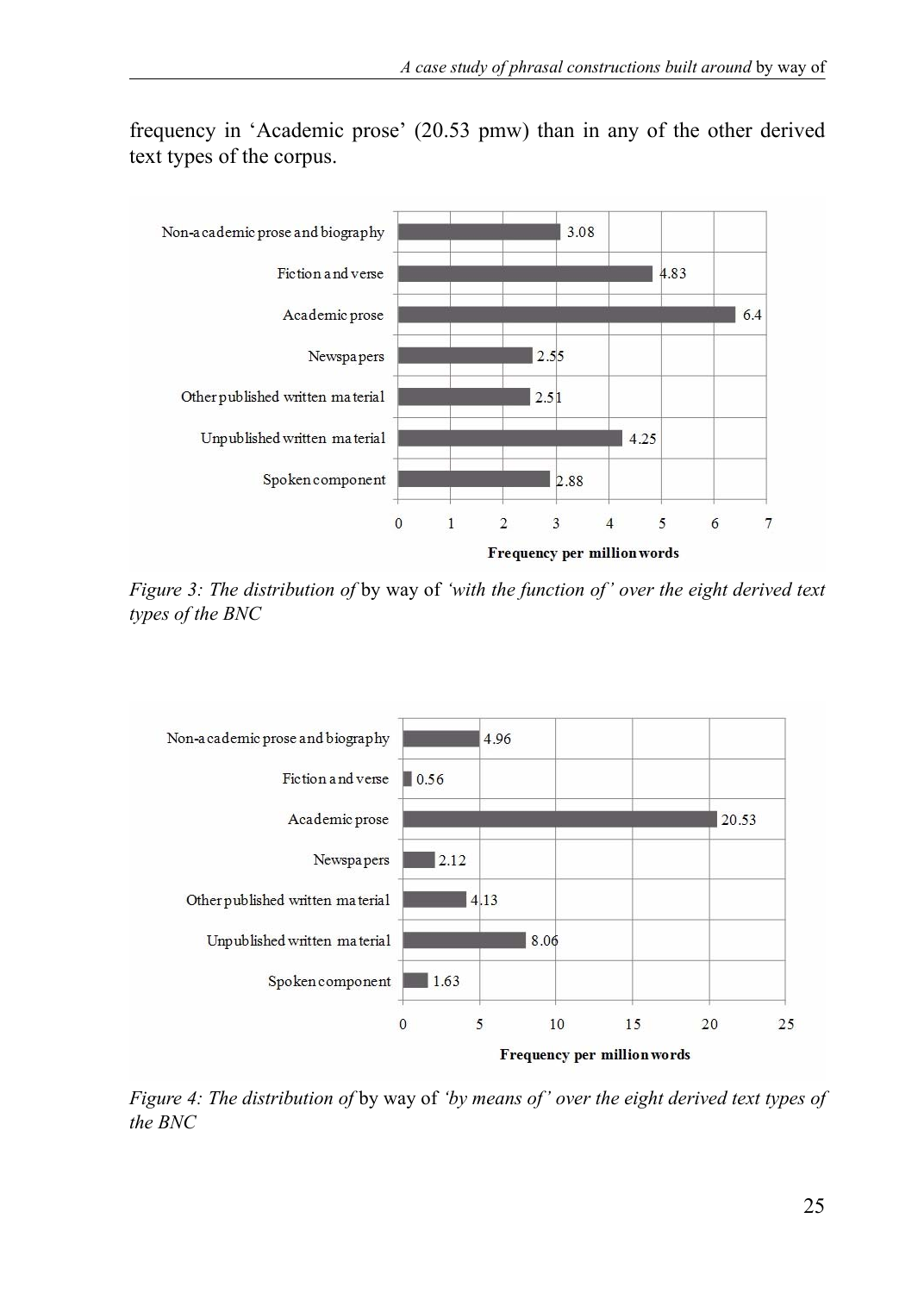Since these eight text categories are very broad, it is important to investigate how evenly distributed the construction is within the individual text types. For this purpose I made use of the 70 genres that have been identified for the BNC by David Lee (cf. Lee 2001). As this much more detailed breakdown by genre reveals, the construction is in fact very unevenly distributed across the broad text type 'Academic prose': about 41 per cent of all instances of *by way of* 'by means of' are found in one and the same genre: 'academic prose: politics law education' (W:ac:polit law edu)'. In this genre, the item has a frequency of 52.52 pmw. The genre breakdown also shows that, even though the overall frequency of *by way of* 'by means of' is much higher than that of *by way of* 'with the function of', the former occurs in fewer genres than the latter (*by way of* 'by means of' is used in 35 out of 70 genres, *by way of* 'with the function of' in 42). What is more, an investigation of the frequency with which *by way of* 'by means of' is used in individual text files shows that there are a number of texts in which *by way of* 'by means of' is used extremely frequently. The highest number of occurrences in a single text file corresponds to an extrapolated frequency of 2044.99 pmw; in this relatively short law report containing 5,868 words, the construction is used 12 times.

All of this suggests that *by way of* 'by means of' is a rather specialised item which tends to be restricted to certain contexts of use, but which also has a tendency to be used particularly frequently in these contexts. The observations concerning the much less specialised range of uses of the phrasal constructions around *by way of* 'with the function of', on the other hand, lend further support to the conclusion that these phrasal units perform very general discourse-pragmatic functions which are more or less independent of the content of the particular texts the constructions are used in (cf. Stubbs 2009: 26).

# *6 Discussion and conclusion*

The starting point of this case study of *by way of* was the observation that the item can be used to mean very different things. In a combination of quantitative and qualitative analyses, I have identified a set of distinct senses of the item, and listed a number of typical formal and functional patterns for each of these senses. Of course, these observations are probabilistic in that the patterns found to be associated with a particular sense never apply to all the citations in a category. Yet there are clear patterns, and importantly, there is little overlap between these patterns. These observations show that no matter how many senses might be listed for *by way of* as considered in isolation, in actual language comprehension, the co-text is likely to disambiguate the item within a short span. This, in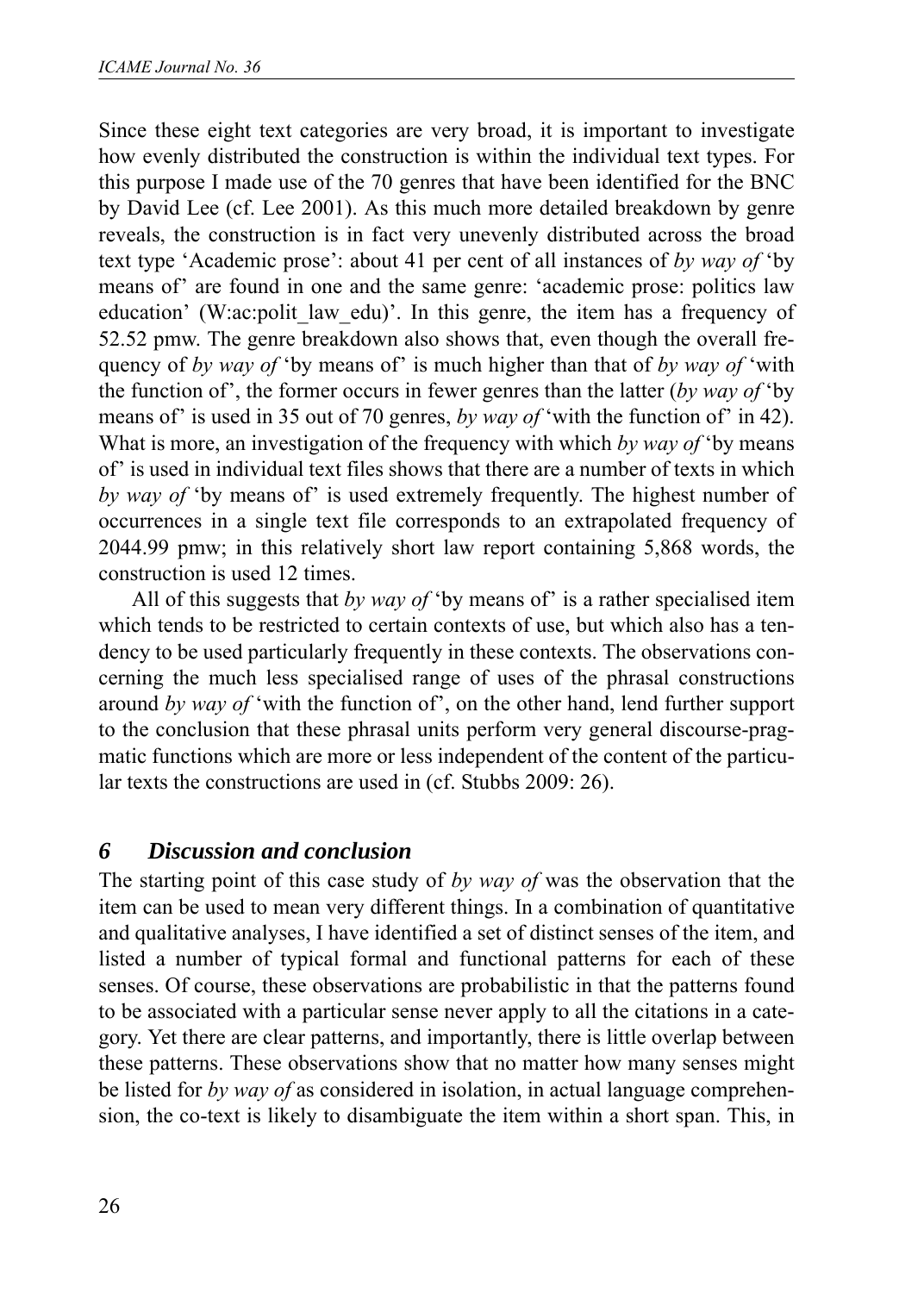turn, strongly suggests that the primary carrier of meaning is not *by way of* itself, but rather a number of larger phrasal units of which *by way of* is merely a part (cf. Sinclair 2008: 409). Moreover, the evidence gathered demonstrates in how far these phrasal units tend to be not only larger, but also much more abstract than single words or fixed multi-word items such as complex prepositions. The study of *by way of* therefore corroborates Sinclair's (1996, 1998) general model of extended lexical units, according to which a unit of meaning consists of a more or less fixed core plus collocational and colligational patterns, a semantic preference, and an overall communicative function.

However, it has also been suggested that more systematic attention needs to be given to the textual functions of lexis (Stubbs forthcoming). Sinclair's model of extended lexical units fails to take explicit account of such functions. In Sinclair's own analyses, the communicative function of lexical units tends to be related to the expression of attitudinal meanings. The study of *by way of* supports this classic notion of semantic prosodies insofar as some of the phrasal constructions built around *by way of* are indeed conventional ways of expressing attitudes towards particular situations in the world. Nevertheless, my data also support the view that extended lexical units can frequently perform text-internal functions, as many of the constructions involving *by way of* fulfil additional functions related to the organisation of discourse: they signal text structure and contribute to textual cohesion. In fact, one of the phrasal units around *by way of* 'with the function of' has been shown to be defined almost solely by its role in the structuring of discourse. Consequently, my findings suggest that the pragmatic parameter in Sinclair's model of extended lexical units should distinguish systematically between communicative functions connected to the expression of attitudes towards text-external situations on the one hand and text-internal functions of structuring discourse on the other hand. That is to say, the pragmatic parameter should be split up into two. Of course, that also means that in order to fully investigate the functions of extended lexical units, findings from quantitative corpus-based studies need to be combined with findings from detailed studies of individual texts (cf. Stubbs forthcoming).

#### *Notes*

- I am grateful to Sebastian Hoffmann and Michael Stubbs for valuable comments on an earlier version of this paper.
- 1. To avoid the danger of circularity of argument, I tried to use only the paraphrased meanings indicated in Table 1 to allocate each instance of *by way of* to a sense category in the first step of the analysis. That is, even though it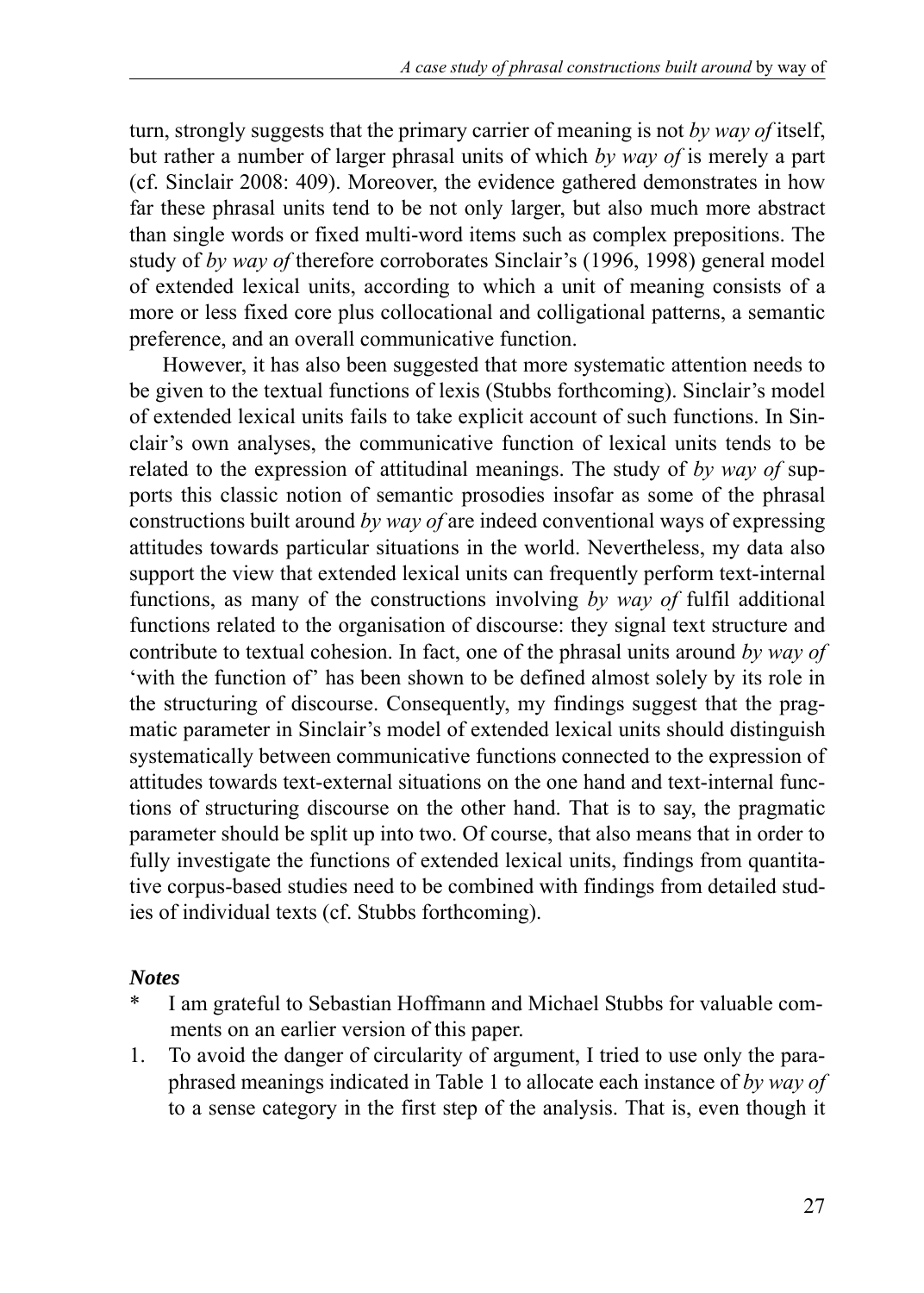soon became apparent that certain senses are associated with particular formal features, I tried to base my decision on the semantic criteria that had been established in advance. Still, I cannot rule out the possibility that the allocation process was unconsciously influenced by the emergent formal patterns (Sinclair 1987: 110 makes a similar point). Furthermore, a certain element of circularity is clearly inherent in the analysis of collocational patterns associated with each sense group in the second part of the analysis. The reason for this is the fact that the initial decision as to which category an instance should be allocated to in the first step of the analysis was already based on its collocations. This is inevitable insofar as the collocations of an item are the main evidence of its meaning.

- 2. Additionally, some tokens where no literal path or road can be imagined were included in this category. In these examples, the speaker or writer refers to some process of arriving at X via Y, where Y is some intermediate step and not the method or means used to reach X (cf. category 2). This is the case in (i):
	- (i) In the course of the years between 1310 and 1410 the spelling (and no doubt the pronunciation) had moved from de Foresteresheye (*by way of* Fortereshey and Forteshegh) to Forsey, the form in which it has stayed in and around the small area where the estate lay, close to Bridport, until the present time. (BNC: B1P 163)
- 3. Punctuation marks were retained in the lists of top collocates.
- 4. The term 'derived text types' refers to the categories that were formed by combining the 70 genres which were determined for the BNC by David Lee into 8 larger groups (cf. Lee 2001).
- 5. No distributional analyses were carried out for the other categories due to their fairly low overall frequency.

### *References*

- Burnard, Lou. 2007. *Reference guide for the British National Corpus (XML Edition)*. http://www.natcorp.ox.ac.uk/docs/URG/. (Accessed 06.09.2010).
- Francis, Gill. 1993. A corpus-driven approach to grammar. In M. Baker, G. Francis and E. Tognini-Bonelli (eds.). *Text and Technology*, 137–56. Amsterdam: John Benjamins.
- Hoffmann, Sebastian. 2005. *Grammaticalization and English complex prepositions: A corpus-based study*. London: Routledge.